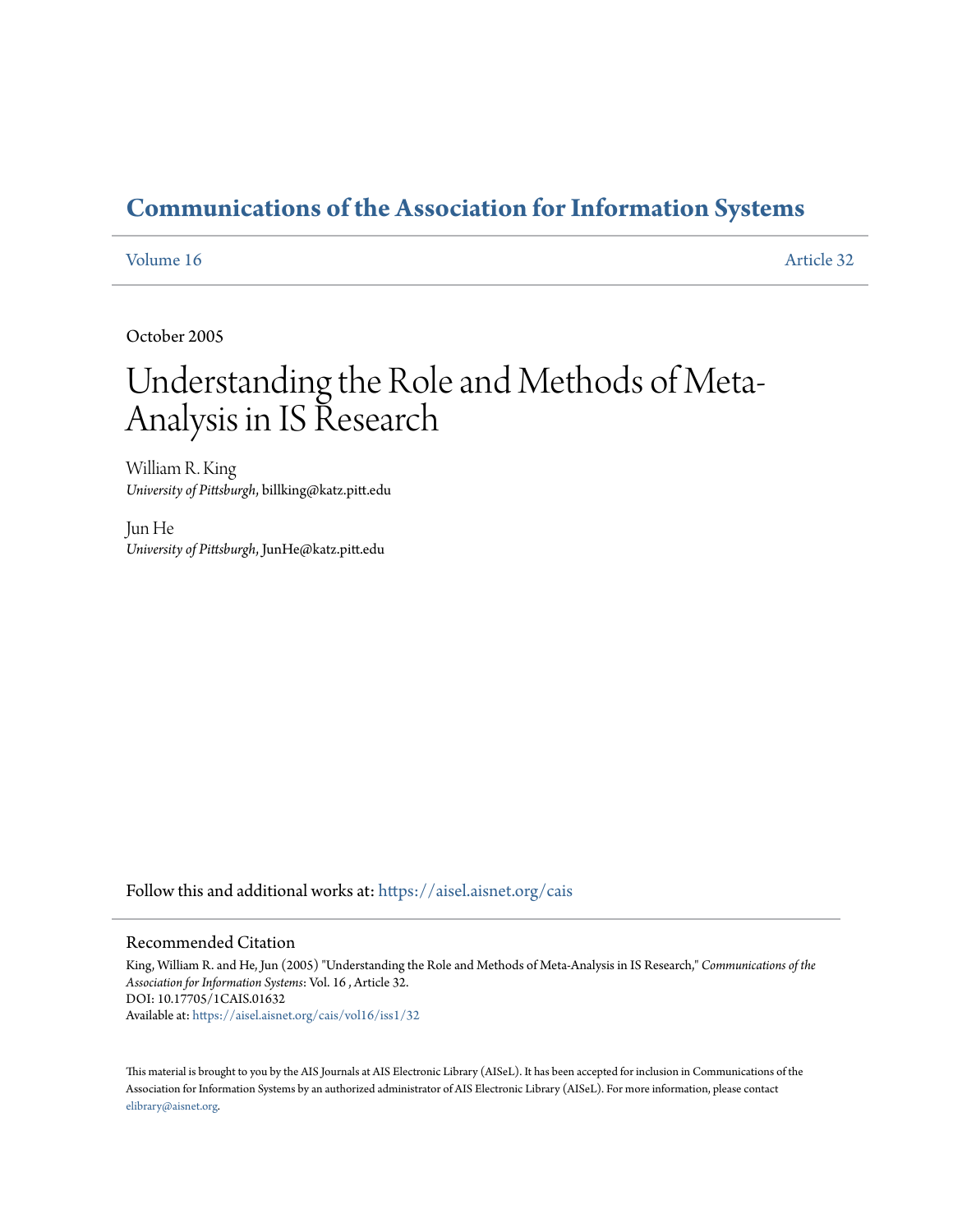

# **UNDERSTANDING THE ROLE AND METHODS OF META-ANALYSIS IN IS RESEARCH**

William R. King Jun He Katz Graduate School of Business University of Pittsburgh bill.king@katz.pitt.edu

# **ABSTRACT**

Four methods for reviewing a body of research literature – narrative review, descriptive review, vote-counting, and meta-analysis – are compared. Meta-analysis as a formalized, systematic review method is discussed in detail in terms of its history, current status, advantages, common analytic methods, and recent developments.

Meta-analysis is found to be underutilized in IS. Suggestions on encouraging the use of metaanalysis in IS research and procedures recommended for meta-analysis are also provided.

**Keywords:** literature reviews, narrative review, descriptive review, vote counting, meta-analysis

# **I. INTRODUCTION**

Compared with many other disciplines in business and the social sciences, Information Systems (IS) is a relatively young field. In its initial development stage, IS was perceived as an applied discipline that almost exclusively drew on other, more fundamental, reference disciplines [Keen, 1980]; its progress and maturation became a preoccupation to some researchers [Banville and Landry, 1989]. Now, IS "fully emerged as a discipline in its own right" [Baskerville et al., 2002; p. 1].

The development of IS as a scientific field is evidenced by the building of solid research tradition. In an empirical study of the disciplines cited in IS journals, Vessey et al. [2002] found a substantial volume of IS research used IS itself as the reference discipline (27% in their analysis). A survey [Palvia et al., 2004] of the use of different research methodologies in IS showed that about 6.6% of studies published in seven IS journals during the years 1993-2003 used literature reviews as the primary research methodology.

IS is also emerging as an important reference discipline for other fields [Baskerville et al., 2002]. A search of the Social Science Citation Index (SSCI) showed that it is common for many fields to conduct research based on IS theories or models. A search with the keyword of "information systems or information technology" resulted in a total of 719 articles published in 329 refereed journals in 2004. Of these journals, 26 are IS-focused, while the other 303 journals are from various fields covering almost all the research areas of business and social sciences. A good example of this use of IS theory in other areas is the technology acceptance model (TAM), which was tested and applied in psychology [e.g., Gentry et al., 2002], education [e.g., Liaw 2002;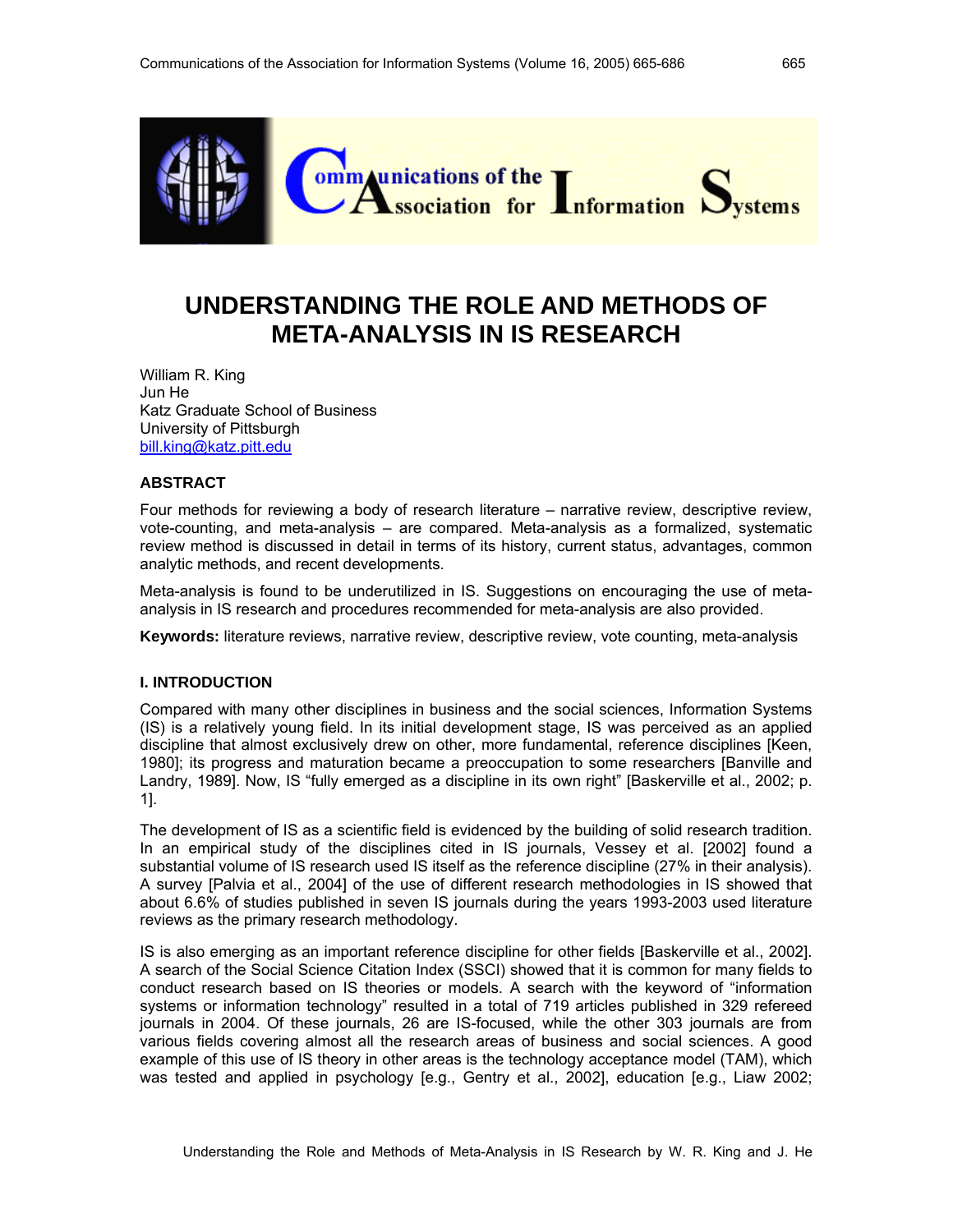Selim, 2003], marketing [e.g.,Keen et al., 2004], operations management [e.g., Olson et al., 2003], and many other management fields [King and He, 2005].

However, IS research inevitably displays one problem that is common in many mature fields: inconsistent empirical findings on essentially the same question. Knowledge accumulation increasingly relies on the integration of previous studies and findings. As Glass [1976] suggested, when the literature on a topic grows and knowledge lies untapped in completed research studies,

*"this endeavor (of research synthesis) deserves higher priority .... than adding a new experiment or survey to the pile"* [Glass, 1976; p. 4]*.* 

A recent trend in research synthesis is to integrate, quantitatively, knowledge garnered from empirical studies on a topic by using meta-analysis. Meta-analysis is the most commonly used quantitative research synthesis method in the social and behavioral sciences [Hedges and Olkin, 1985]. It won recognition as a better way to conduct reviews of a body of completed research than the traditional narrative fashion [Wolf, 1986; Hunter and Schmidt, 1990; Rosenthal, 1991; Cooper and Hedges, 1994; Rosenthal and DiMatteo, 2001]. Some journals revised their review policy to encourage the use of this methodology [e.g., From the Editors of *Academy of Management Journal*, 2002]. In IS, however, meta-analysis is extremely underutilized [Hwang, 1996]. Moreover, some of the meta-analytic practices used in meta-analysis in IS are conceptually or methodologically flawed [King and He, 2005].

The objective of this paper is to provide guidelines for IS researchers who are interested in synthesizing a body of literature in a rigorous and quantitative fashion. After reviewing and comparing different literature synthesis methods (Section II), we turn our attention to metaanalysis. We describe the history, common methods, and recent developments of meta-analysis (Sections III and IV). We also provide a discussion of some major concerns with existing metaanalysis applications (Section V) and the great potential of applying meta-analysis in IS (Section VI).

# **II. LITERATURE REVIEW METHODS AND META-ANALYSIS**

The refinement and accumulation of information and knowledge are an essential condition for a field to "be scientific" and to progress [Hunter et al., 1982; Pillemer and Light, 1980]. Researchers can use a number of techniques for making sense out of existing research literature, all with the purpose of casting current research findings into historical contexts or explaining contradictions that might exist among a set of primary research studies conducted on the same topic [Rumrill and Fitzgerald, 2001]. Many researchers dichotomize literature review methods as qualitative versus quantitative reviews [e.g., Wolf, 1986; Aldag and Stearns, 1988; Hunter and Schmidt, 1990; Rosenthal and DiMatteo, 2001; and Palvia et al., 2003]. This approach may be overly simplistic in that different review techniques vary in the extent of systematically synthesizing an existing literature body, ranging from purely qualitative (e.g., verbal description) to moderately quantitative (e.g., counting a number or calculating a percentage of certain research characteristic) to purely quantitative (e.g., meta-analysis).

Following Guzzo et al.'s [1987] approach, we categorize the most commonly employed review techniques in IS along a continuum of quantification as narrative reviews, descriptive reviews, vote counting, and meta-analysis (Figure 1).

Qualitative Quantitative Quantitative Quantitative Quantitative **Narrative** Review **Descriptive** Review Vote **Counting** Meta Analysis

Figure1. Review Methods on a Qualitative-Quantitative Continuum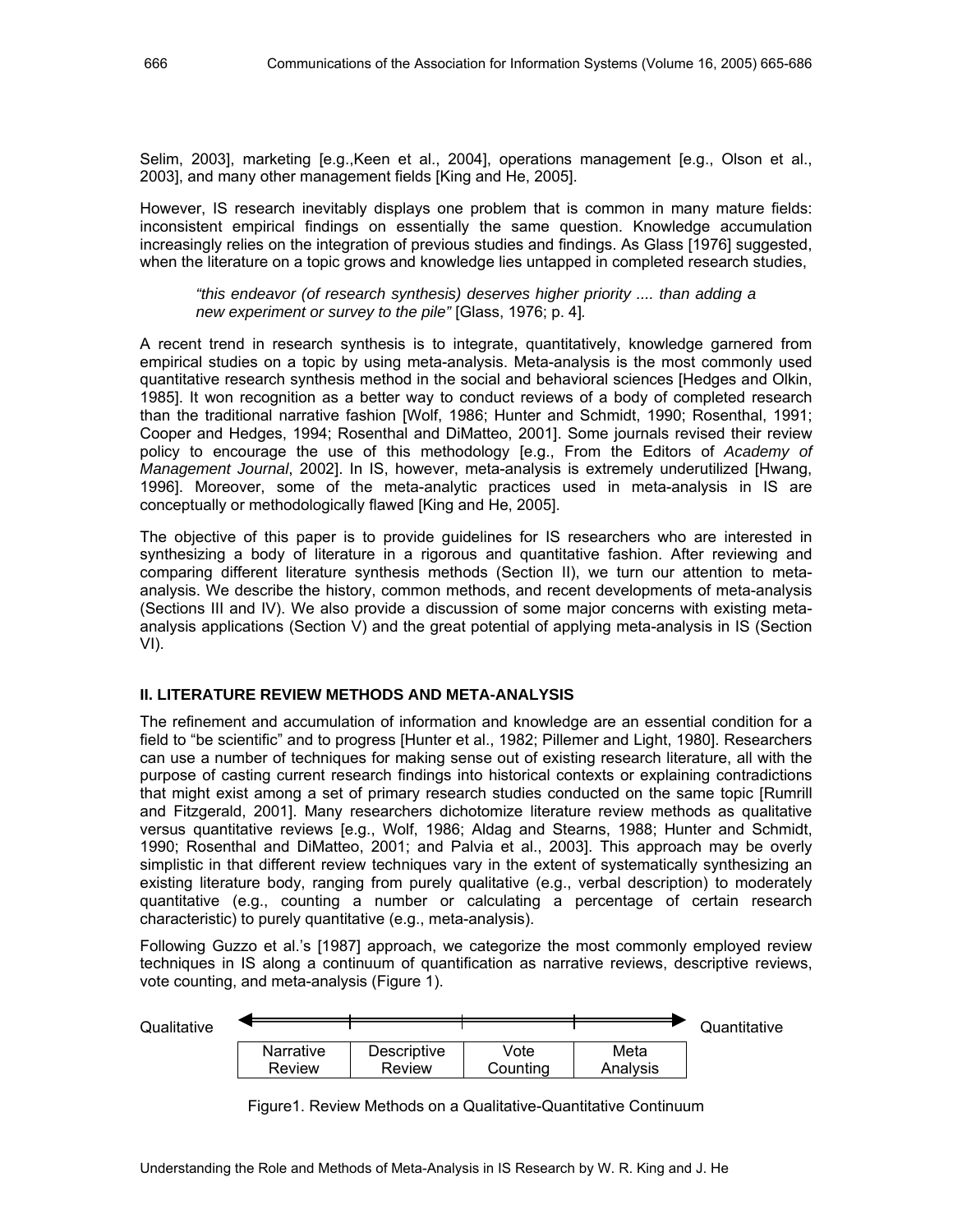# **NARRATIVE REVIEWS**

Narrative reviews present verbal descriptions of past studies focusing on theories and frameworks, elementary factors and their roles (predictor, moderator, or mediator), and/or research outcomes, (e.g., supported vs. unsupported) regarding a hypothesized relationship. Narrative reviews are of great heuristic value, and serve to postulate or advance new theories and models, to examine important and/or controversial topics, and to direct further development in a research domain.

No commonly accepted or standardized procedure for conducting a narrative review exists. This lack is a key weakness of narrative reviews as a means of arriving at a firm understanding of a research tradition [Green and Hall, 1984; Hunter and Schmidt, 1990; Rosenthal and DiMatteo, 2001]. Researchers are relatively free to design their review strategy in terms of selecting relevant papers, categorizing research characteristics, and framing outcomes.

When conducting a narrative review, researchers tend to consciously or subconsciously make judgments that support their own background, understanding, or established point-of-view. Often their goal is to come to some conclusions through classifications of the research methods and categorizations of results. One commonly-used strategy is to create a classification or a typology to organize the results. Researchers adopting this approach should be cautious that the creation of categories may result in less information since quantitative scales may be reduced to qualitative ones. Of course, this approach can result in greater understanding and lead to greater insight, but such a result is certainly not assured.

Ives and Olson's [1984] study on user involvement may serve as a representative narrative review in IS. Ives and Olson proposed a model of user involvement prior to their review of the literature; and this model framed their discussions of the selected papers. Ives and Olson's [1984] work is considered influential in the field of user involvement.

#### **DESCRIPTIVE REVIEWS**

Descriptive reviews introduce some quantification, often a frequency analysis of a body of research. The purpose is to find out to what extent the existing literature supports a particular proposition or reveals an interpretable pattern [Guzzo et al., 1987].

To assure the generalizability of the results, a descriptive review often involves a systematic search of as many as relevant papers in an investigated area, and codes each selected paper on certain research characteristics, such as publication time, research methodology, main approach, grounded theory, and symbolic research outcomes (e.g., positive, negative, or non-significant). A frequency analysis (including its derivatives of trend analysis and cluster analysis) treats an individual study as one data record and identifies distinct patterns among the papers surveyed. In doing so, a descriptive review may claim its findings to represent the fact or state of a research domain.

Palvia et al.'s [2003; 2004] analyses of the use of research methodologies in IS are typical descriptive reviews. In the two studies, Palvia and colleagues surveyed articles in seven IS journals (communications of the ACM, Decision Sciences, Information & Management, Information Systems Research, Journal of Management Information Systems, and Management Science) in the years 1993 to 2003. They coded each article for up to two methodologies (primary methodology and secondary methodology), and calculated the frequency and analyzed the trend of each of thirteen research methodologies as used in these papers. The results "provide the current state of research methodologies in use" [Palvia et al., 2004; p. 306].

# **VOTE COUNTING**

Vote counting, also called "combining probabilities" [Rosenthal, 1991] and "box score review" [Guzzo et al., 1987], is commonly used for drawing qualitative inferences about a focal relationship (e.g., a correlation is significantly different from 0 or not) by combining individual research outcomes [Pickard et al., 1998]. Some researchers consider vote counting a meta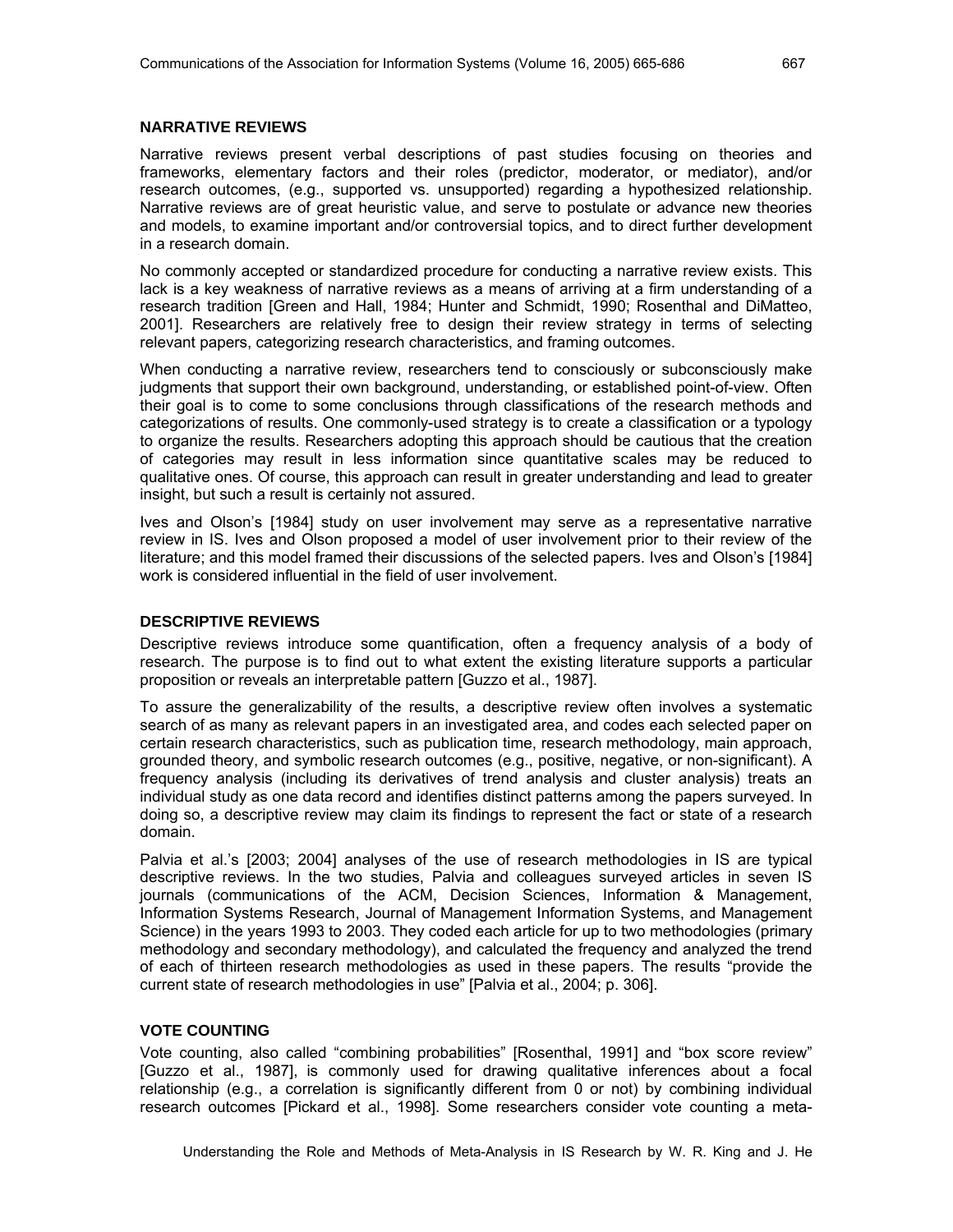analytic technology [e.g., Rosenthal, 1978; 1991]; and other researchers separate vote counting as an alternative quantitative review method mostly because this method does not analyze effect sizes. It uses the outcomes of tests of hypothesis reported in individual studies, such as probabilities, *p*-levels, or results falling into three categories: significantly positive effect, significantly negative effect, and non-significant effect. The philosophy is that repeated results in the same direction across multiple studies, even when some are non-significant, may be more powerful evidence than a single significant result [Rosenthal and DiMatteo, 2001].

Rosenthal [1991] provided a comprehensive review of nine different vote counting methods, and discussed the advantages and limitations of each. For illustrative purposes, in Appendix 1 we provide the computational formulas of two most popular vote counting methods: Fisher's procedure of combining p's and Stouffer's procedure of combining Z's.

Vote counting does not require other statistics such as effect sizes and construct reliabilities. Thus, it is a conceptually simple and practically convenient method. Under certain circumstances (i.e., small number of sampled studies, when investigated effects are in the same direction) this method could produce statistically powerful results. In one extreme example, Cohen [1993] reported on two studies that dealt with the results of vaccinating monkeys. Because laboratory animals are difficult to obtain and expensive to maintain, the studies involved only six and eleven monkeys respectively (both experimental subjects and control animals). Neither study produced statistical significance. However, when the data were combined in a vote counting analysis, the plevel was considerably smaller and the effect was shown to be large.

Vote counting contains some inherent limitations. In particular, it allows a weak test of a hypothesis (e.g., correlation is 0 or not 0) with little consideration of the magnitude of the effect, such as an estimated effect size and associated confidence intervals. In addition, vote-counting assumes homogeneity in the sample population investigated. In case of heterogeneity, which is most common in research, vote-counting cannot detect moderator effects, and the combined significance could be meaningless. Therefore, vote-counting is often suggested as a supplement to meta-analysis in the case of missing effect sizes [Bushman and Wang, 1995; Pickard et al., 1998].

In IS, vote counting is applied to produce a single quantitatively synthesized conclusion from a series experiments. In some fields within IS, such as software engineering, where much research involves modest experimental effects, small sample sizes, and hypothesis testing fails to conclude significant results due to low statistic power, vote counting is found to be particularly useful. For example, in a study of reading techniques for defect detection of software codes, Laitenberger et al. [2001] found that perspective-based reading (PBR) was statistically more effective than checklist-based reading (CBR) in one out of three experiments; the other two were in the same direction but not significant (p-value (one side) =  $0.16$  and  $0.13$ ). When applying Fisher's procedure, Laitenberger and colleagues concluded that PBR was a significantly more effective reading technique for defect detection than CBR, with a combined p-value = 0.000016 (p. 403). Similarly, Pfahl et al. [2004] applied vote counting to analyze results from a series of three experiments to assess the learning effectiveness of using a process simulation model for educating computer science students in software project management. The results supported that simulation involves more learning interests of students than that of without-simulation students (pvalues from the 3 experiments were 0.04, 0.21, and 0.28; the combined p-value were 0.06 (Fisher's procedure) and 0.03 (Stouffer's Z procedure) (p. 137-138).

# **META-ANALYSIS**

Meta-analysis is a statistical synthesis method that provides the opportunity to view the "whole picture" in a research context by combining and analyzing the quantitative results of many empirical studies [Glass, 1976]. It connotes a rigorous alternative to the narrative discussion of research studies which typify our attempts to make sense of the rapidly expanding research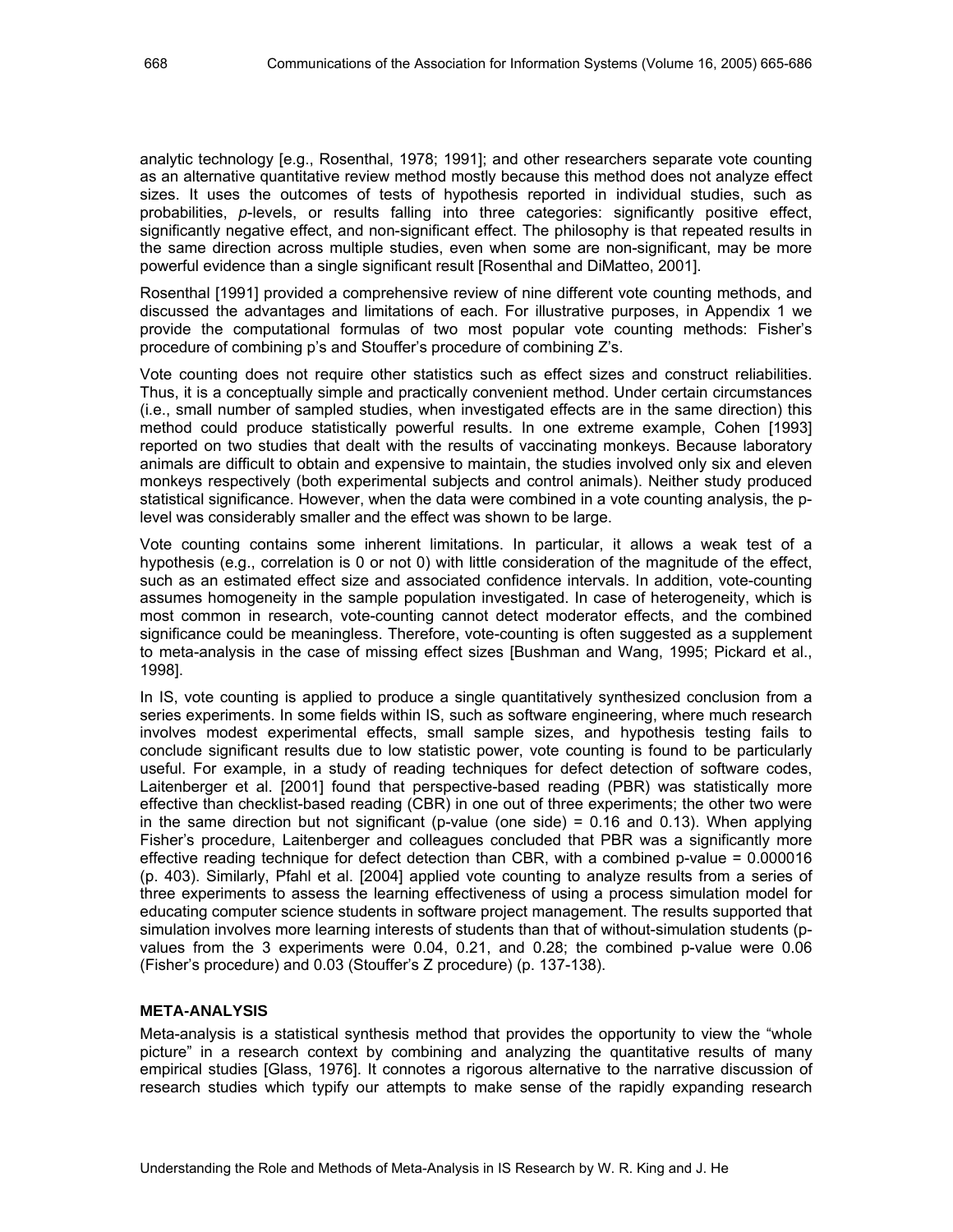literature [Wolf, 1986]. Since we believe that meta-analysis is of great potential significance and find that it is often inadequately applied in IS, we devote the remainder of this paper to it.

# **III. OVERVIEW OF META-ANALYSIS**

The history of the use of statistical methods to synthesize research findings is as long as most commonly-used statistical procedures [Cooper, 1979]. Hedges [1992] credited Legendre, who invented the principle of least squares to solve regression problems, as an innovator in this area because his original purpose was to combine information across studies. Another often-cited example is Pearson's [1904] study of enteric fever inoculation, in which Pearson presented sets of data collected under different conditions, calculated individual effect sizes that were comparable across data sets, examined homogeneity, and computed an average of the effect sizes to determine the effectiveness of the treatment (inoculation).

However, applications of this quantitative research synthesis method were rare before the 1970s [Cooper and Hedges, 1994]. It seems that the method grew in popularity since Glass coined the phrase "meta-analysis" in 1976.

*Meta-analysis refers to the analysis of analyses . . . the statistical analysis of a large collection of analysis results from individual studies for the purpose of integrating the findings. It connotes a rigorous alternative to the casual, narrative discussions of research studies which typify our attempts to make sense of the rapidly expanding research literature* [Glass, 1976, p.3]

Meta-analysis is now a legitimate research review tool accepted by, and dominant in, many fields in the social and behavioral sciences [Field, 2001]. We searched a comprehensive social science database – Social Science Citation Index (SSCI) – with the keyword "meta-analysis". The search resulted in 4407 articles published in refereed journals in all covered fields for the period 1992- 2004, with an average annual increase of 20 articles (*p*-value < 0.0001).

In IS, some researchers argued that meta-analysis is a rarely applied research methodology [e.g., Hwang, 1996; Palvia et al., 2003], mostly because of the small number of applications. For example, Hwang (1996) reviewed the use of meta-analysis in IS prior to 1996 and found 6 applications, including one conference paper. We searched SSCI with the restriction of IS as the research domain. The search resulted in 34 published meta-analyses in 1992-2004, with an average annual increase of 0.3 article ( $p$ -value = 0.013). The numbers of published metaanalyses in social science in general and in IS in particular are presented in Figure 2.



a. Social Sciences

Understanding the Role and Methods of Meta-Analysis in IS Research by W. R. King and J. He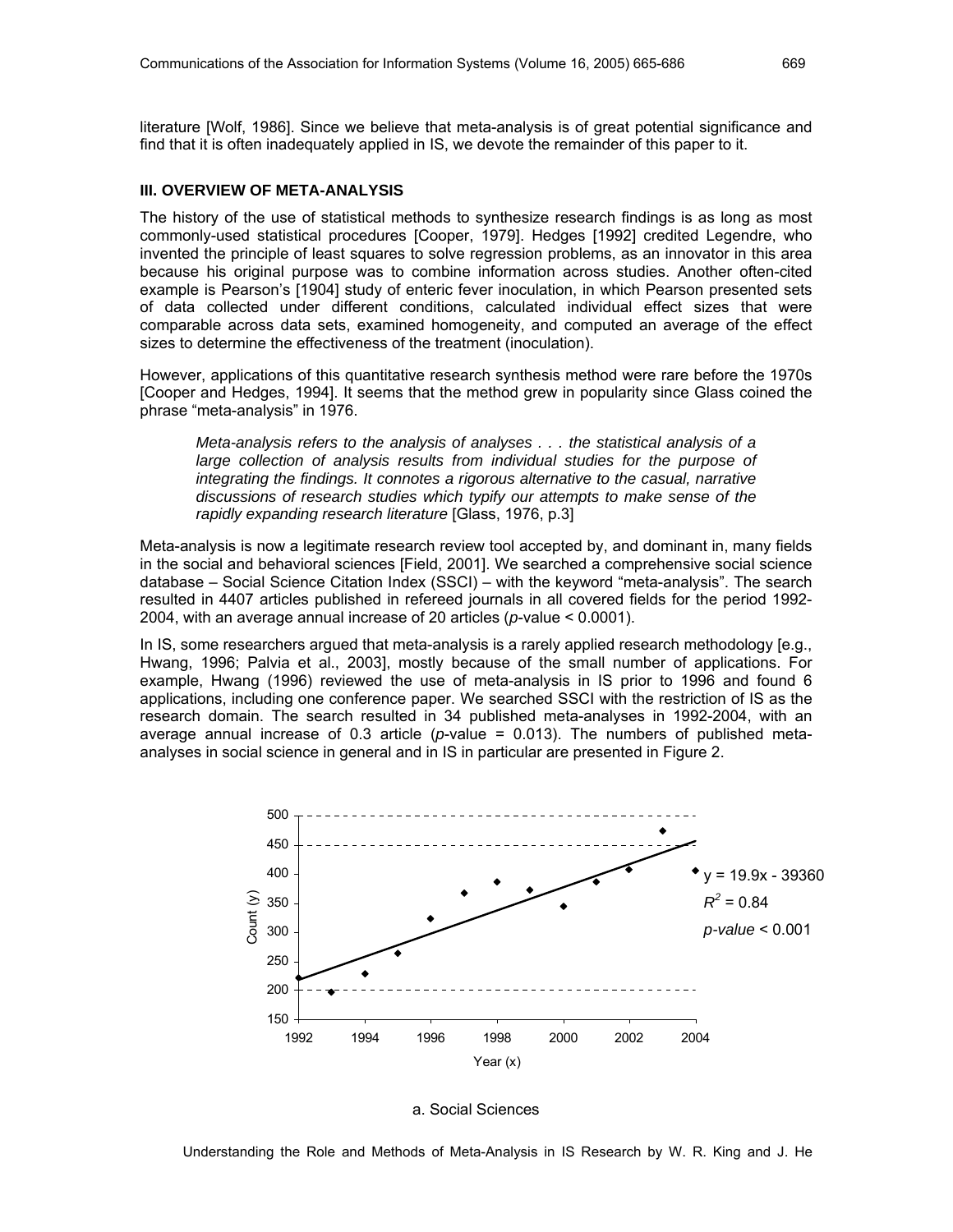

b. Management Information Systems

Figure 2. Number of Meta-analyses Published in Refereed Journals

As evidenced in Figure 2b, the use of meta-analysis increased steadily in IS, although the numbers of applications are still small. We believe this trend will be maintained, given the maturating of the field and the growing number of research topics that would benefit from conclusive answers.

#### **ADVANTAGES OF META-ANALYSIS**

Meta-analysis is much less judgmental and subjective than other literature review methods, particularly narrative review, and therefore much more in tune with positivist tradition. The major difference between narrative reviews and quantitative meta-analyses may well be that narrative reviews primarily focus on the conclusions reached in various studies, whereas meta-analyses focus on data, as reflected by the operationalization of variables, the magnitude of effect sizes, and the sample sizes.

Qualitative assessments involved in a narrative reviews usually do not take account of both the relative sizes of samples and the significance of the effects measured. For example, a smallsample study with significant results may be equally weighted with a similar large-sample study in such assessments, while an insignificant result may be ignored when it does, in fact, contribute to a body of research that overall, may show significant effects.

To synthesize a research literature, statistical meta-analysis uses final results collected from a collection of similar studies [Glass, 1976]. The final results are effect sizes, or the magnitude of the effects. The focus on effect sizes rather than significances of these empirical findings is an advantage over traditional literature review methods.

Meta-analysis enables the combining of various results, taking into account the relative sample and effect sizes, thereby permitting studies showing insignificant effects to be analyzed along with others that may show significant effects. The overall result may be either significant or insignificant, but it is undoubtedly more accurate and more credible because of the overarching span of such an analysis.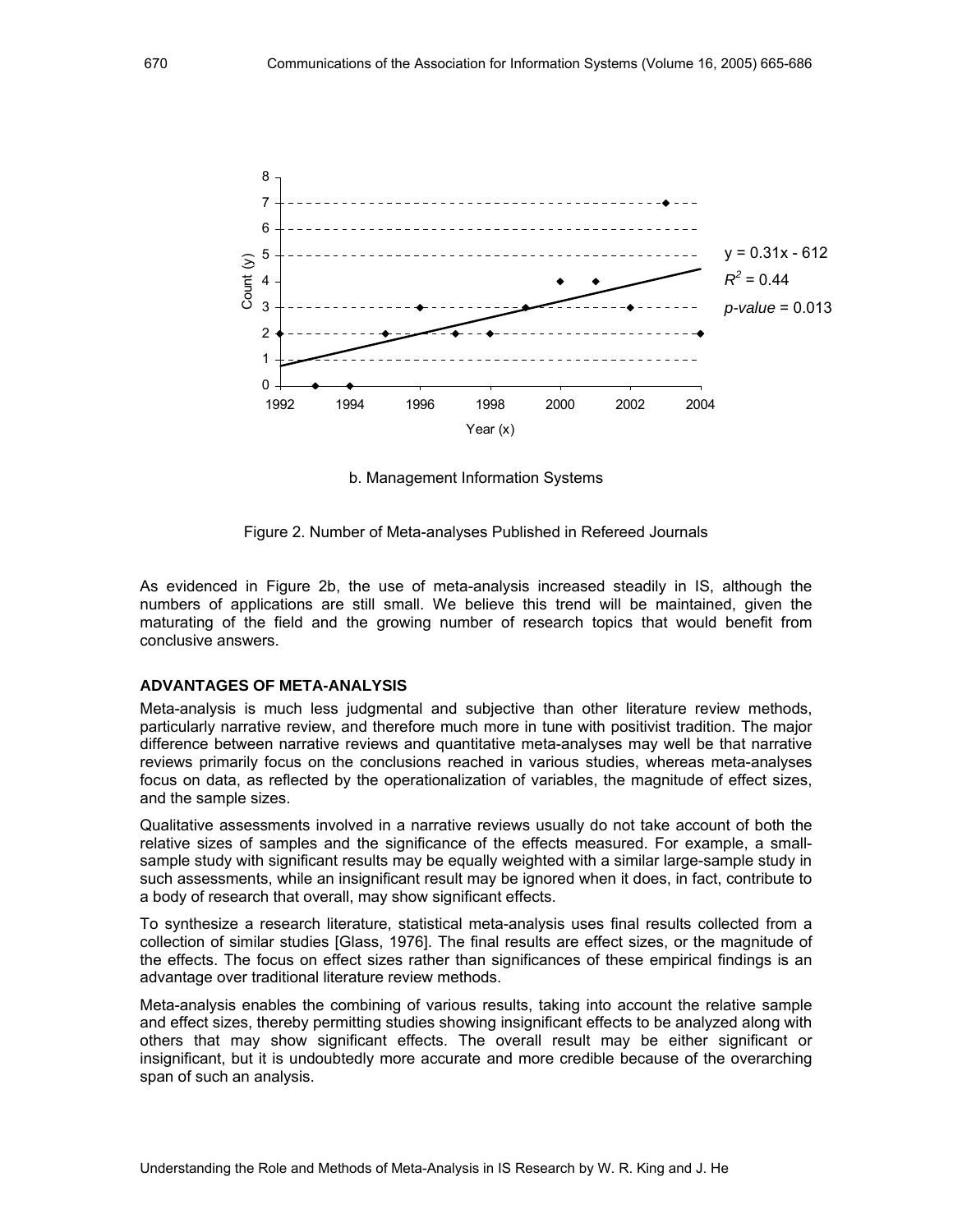Meta-analysis can focus attention on the cumulative impact of insignificant results that can be significant. For example, two studies showing sgnificance at the 0.06 level are much stronger evidence against the null hypothesis that is a single study at the 0.05 level, all else being equal. Yet, in some fields, the former two studies may not ever be published. Meta-analysis, by combining such results, enables us to see the big picture of the landscape of research results.

In other fields, meta-analysis has provided answersto questions that were in great dispute because of conflicts in the results of various studies. For example, the viewing of violence on television was shown to be associated with a greater tendency toward aggressive and anti-social acts through a meta-analysis of more than 200 studies, many of which were individually inconclusive or had reached contrary conclusions [Comstock et al., 1991].

In business research, perhaps the area which made the greatest use of meta-analysis is organizational behavior. There, meta-analyses seem to have been conducted primarily in the source of job performance ratings involving combinations of ratings by supervisor, subordinates, peers and self-ratings [Conway and Huffcutt, 1997; Harris et al., 1988].

While meta-analysis is basically confirmatory in nature, it can also involve exploratory aspects. For example, when high variability exists in the effects that are reflected in various studies, metaanalysis promotes a search for moderator variables. While this use of meta-analysis introduces greater subjectivity on the part of the researchers, the subjectivity is certainly less than that involved in performing a non-quantitative literature review.

# **CONCERNS WITH META –ANALYSIS**

Numerous researchers advocated the use of meta-analysis as a better way to conduct research reviews [e.g., Glass, 1976; Hedges and Olkin, 1985; Wolf, 1986; Hunter and Schmidt, 1990; Rosenthal, 1991; Rosenthal and DiMatteo, 2001]. However, as with other research methods, meta-analysis is not free from limitations. In this subsection, we discuss some major concerns with meta-analysis as a research review method.

#### **Sampling Bias toward Empirical Studies**

By its statistic analysis nature, meta-analysis contains an inherent sampling bias toward quantitative studies that report effect sizes. Using Palvia et al.'s [2003; 2004] typology, the types of research that may provide data to a meta-analysis include survey, laboratory experiment, field study, and field experiment. Other types of research, such as frameworks and conceptual models, case studies, speculation/commentary, mathematical models, secondary data, interview, and qualitative research, are unlikely to be sampled in a meta-analysis. This limitation suggests that a significant number of studies (according to Palvia et al. [2004], these studies add up to 50.3% of all IS publications in seven leading IS journals) will be ignored when conducting a metaanalysis.

In addition, some researchers may combine quantitative and qualitative research methods in their studies of the same phenomenon, called triangulation [Gable, 1994; Kaplan and Duchon, 1988; Lee, 1991; Mingers, 2001]. Triangulation may help deepen and widen our understanding on a certain phenomenon. One example is Markus' [1994] study of the use of e-mail in organizations. Markus conducted a field survey and data did not provide much support to the hypotheses developed from information richness theory; Markus also interviewed some respondents, whose answers and comments provided insight on factors affecting their use of email. If a meta-analysis on communication effectiveness were to be conducted, only the empirical part of Markus's [1994] study would be included and the qualitative part, which provides more value to media use research, would be ignored.

The sampling bias toward empirical studies, a limitation of meta-analysis, is rarely addressed in discussions of this research method. We believe that it is important to call to the attention of meta analysts and researchers that the results from a meta-analysis are not necessarily more creditable or representative of a research population than those from a narrative review.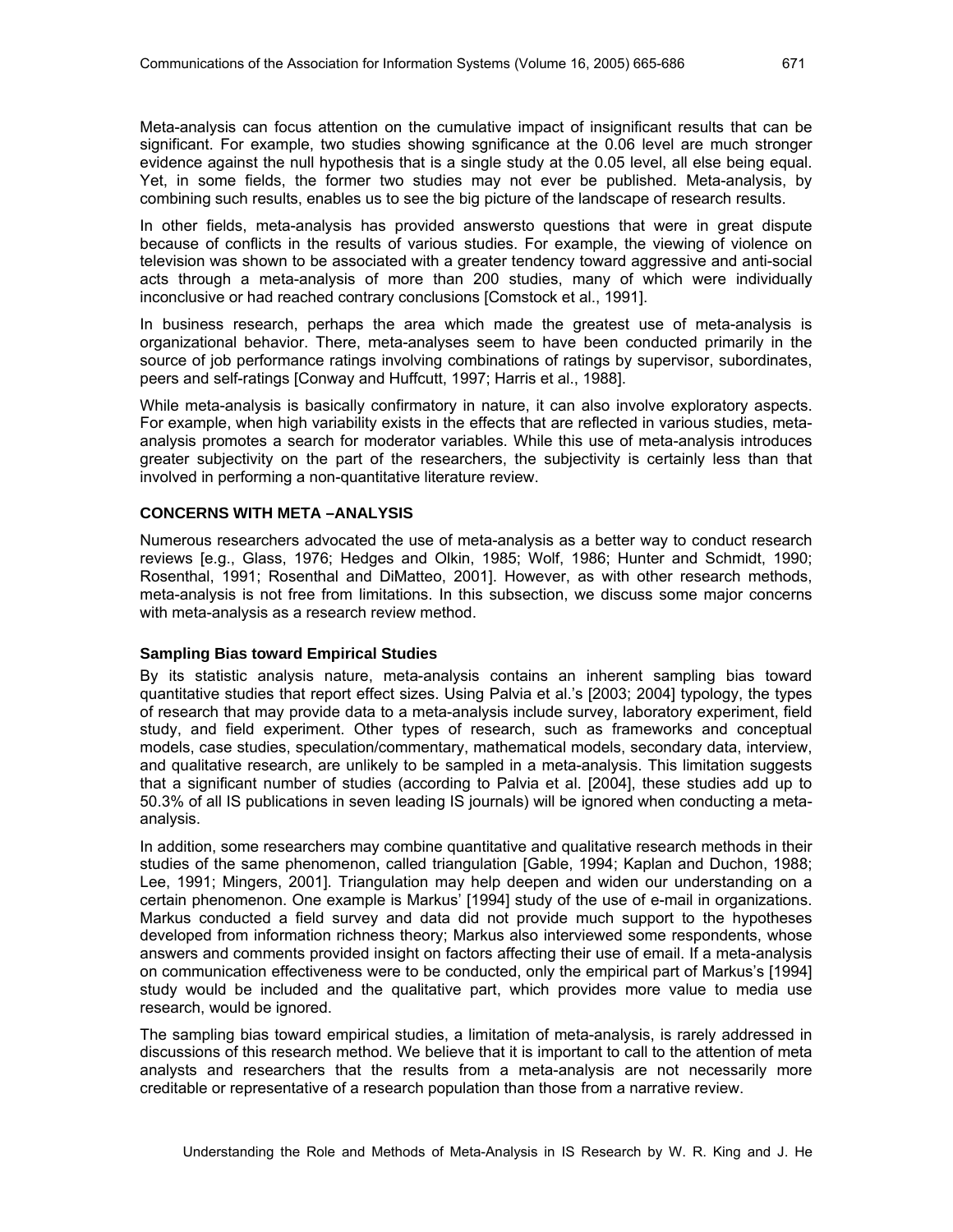#### **Garbage In and Garbage Out**

Meta-analysis does not generally differentiate studies by their quality. This issue is often referred to as "garbage in and garbage out" [Hunt, 1997]. Research studies vary considerably in their research designs and approaches, sampling units, methods of measuring variables, data analysis methods, and presentations of research findings. The inclusion of the results from poorlyconducted studies with flawed designs into a meta-analysis could confuse the full understanding of the literature body investigated or even lead to unfounded conclusions. The judgment of quality is rather subjective, although some techniques have been suggested to correct this error [e.g., Rosenthal, 1991]. However, these techniques introduce other biases about the selection and weighting of quality criteria.

#### **Publication Bias**

Publication bias [Begg and Berlin, 1988], also known as the file-drawer problem [Rosenthal, 1979; Iyengar and Greenhouse, 1988], refers to the observation that significant results are more likely to be published while non-significant results tend to be relegated to file drawers. Thus, the meta-analysis result will focus on an unrepresentative proportion of a total research population. Of course, publication bias applies to all review methods. It is "particularly problematic for a metaanalysis whose data come solely from the published scientific literature" [Duval and Tweedie, 2000]. Using an unrepresentative set of data may result in conclusions biased toward significance or positivity.

Although some correction techniques have been developed [e.g., Duval and Tweedie, 2000], the best solution to avoid this bias is to search multiple databases in a systematic way and sample studies from various sources [Rosenthal and DiMatteo, 2001]. For example, in their study of the effects of management support and task interdependence on IS implementation, Sharma and Yetton [2003] searched the literature in various ways, including bibliographic databases, manual searches, and the bibliographies of existing works. They located 22 empirical studies, of which 11 are from journal publications, 9 from dissertations, and 2 from book chapters. The comprehensive search resulted in a diverse sample that "both increases the power of the meta-analysis by maximizing the number of studies and reduces (publication) source bias" (p. 542).

#### **Apples And Oranges**

One criticism of meta-analysis is that it may compare "apples and oranges," aggregating results derived from studies with incommensurable research goals, measures, and procedures. It is argued, therefore, that meta-analysis may sometimes be analogous to taking apples and oranges and averaging such measures as their weights, sizes, flavors, and shelf lives [Hunt, 1997]. This problem exists for all review methods, qualitative or quantitative, in that "exact replications probably cannot occur" [Hall et al., 1994; p. 20], "(studies) ... are rarely precisely the same" [Rosenthal and DiMatteo, 2001; p. 68]. This problem is not of dominant significance, especially when we want results that are generalizable to fruits, or to a broad research domain. On the other hand, synthesists must be sensitive to the problem of attempting aggregation of too diverse a sampling of studies.

#### **Small Sample Size**

The statistical power of detecting a genuine effect size depends on both the number of studies and the total cumulated sample sizes included in a meta-analysis. The more studies that are included in the meta-analysis, the more creditable are the results at representing the investigated research domain. Using a Monte Carlo simulation, Field [2001] found that a meta-analysis should include at least 15 studies, otherwise the type I error (accepting a false null hypothesis) could be severely inflated.

If the investigator cannot identify enough empirical studies on a common topic, it may indicate that the research domain is too immature for a conclusive study such as meta-analysis.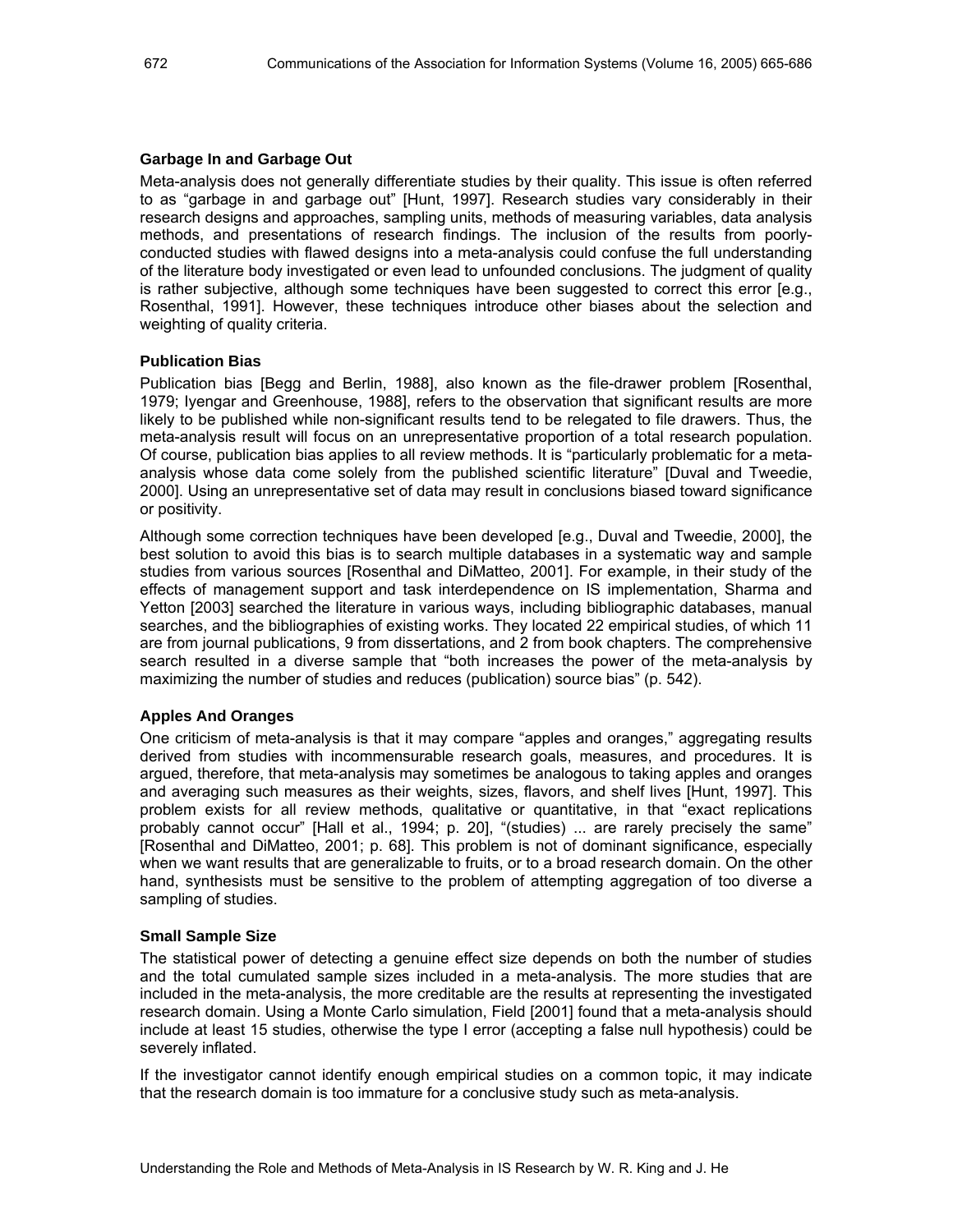"*when meta-analytical results have less evidential value because the number of individual studies in the meta-analysis is small ... the alternative is neither reversion to reliance on the single study nor a return to the narrative review method of integrating study findings: both are vastly inferior to meta-analysis in the information yield"* [Hunter and Schmidt, 1990; p. 420].

Reviewers should base analyses on the largest number of studies available [Matt and Cook, 1994]. If the collection of studies is largely incomplete, then conclusions drawn from analysis are limited in scope.

An exception will be meta analyzing a series of experimental studies. Here a researcher is interested in concluding generalizability of a proposition within, rather than beyond, a defined set of studies. For example, Laitenberger et al. [2001] and Phafl et al. [2004] meta analyzed a series of three experiments (an initial experiment and two replications). The combined results were stronger in statistical power than results calculated from any individual experiment.

# **Methodological Errors**

Comparatively, meta-analysis is a straightforward or "formalized systematic review" procedure that is more standardized than other review methods [Hunter and Schmidt, 1990]. Given the same set of data or sampled effect sizes from a literature body, different researchers should arrive at the same conclusion via meta-analysis. In other words, a typical meta-analysis is often based on the procedures and analytic methods that are commonly accepted. Thus, the results from a meta-analysis are often treated as reliable and objective [Rosenthal and DiMatteo, 2001]. However, a particular meta-analysis may contain methodological errors that lead to a false conclusion.

We observed serious methodological errors in some IS meta-analyses. For example, in the two meta-analyses conducted by Mahmood and colleagues [2000, 2001], some combined effect sizes were larger than any sampled individual effect size. In their meta-analysis of the correlations between perceived ease of use and Information technology usage (Table 1 of Mahmood et al. [2001], p. 116), Mahmood and colleagues concluded a combined effect size as large as 0.678, while the sampled correlation coefficients ranged from 0.059 to 0.375. If the result is used by a researcher who performs statistical power analysis at the 80% level to guide a research design (suggested by Cohen [1988, 1992]), the researcher will conclude that a sample size of 28 may be adequate to detect a significant relationship (at  $\alpha$ =0.05 level) between the two variables. In fact, the sampled studies in Mahmood et al. [2001] involved much larger sample sizes, ranging from 61 to 786, with a mean of 185.

*Statistics Used in a Meta-Analysis.* To meta-analyze an issue, the researcher should extract the following statistics and information from the studies:

- 
- 
- effect sizes possible moderators other measurement error indexes
- sample sizes construct reliabilities

Most IS studies report these statistics in their presentations.

In the literature, effect sizes are of various forms and can be categorized into two main families, the *r* family and the *d* family. The *r* family effect sizes report correlations between variables; the specific type depends on whether the variables are in continuous (Pearson's *r*), dichotomous (*phi*), or ranked form (*rho*). In IS research, the most popularly reported effect size is the Pearson's *r*. The *d* family are used mostly in laboratory experiments and measure the standardized difference between an experimental group and a control group. (There are three main members in this family: Cohen's *d*, Hedges' *g*, and Glass's ∆. The three are calculated in a similar way: the difference between two means is divided by some variance. They differ in the denominator: the square root of the pooled variance of the two groups for Cohen's *d*, the square root of the pooled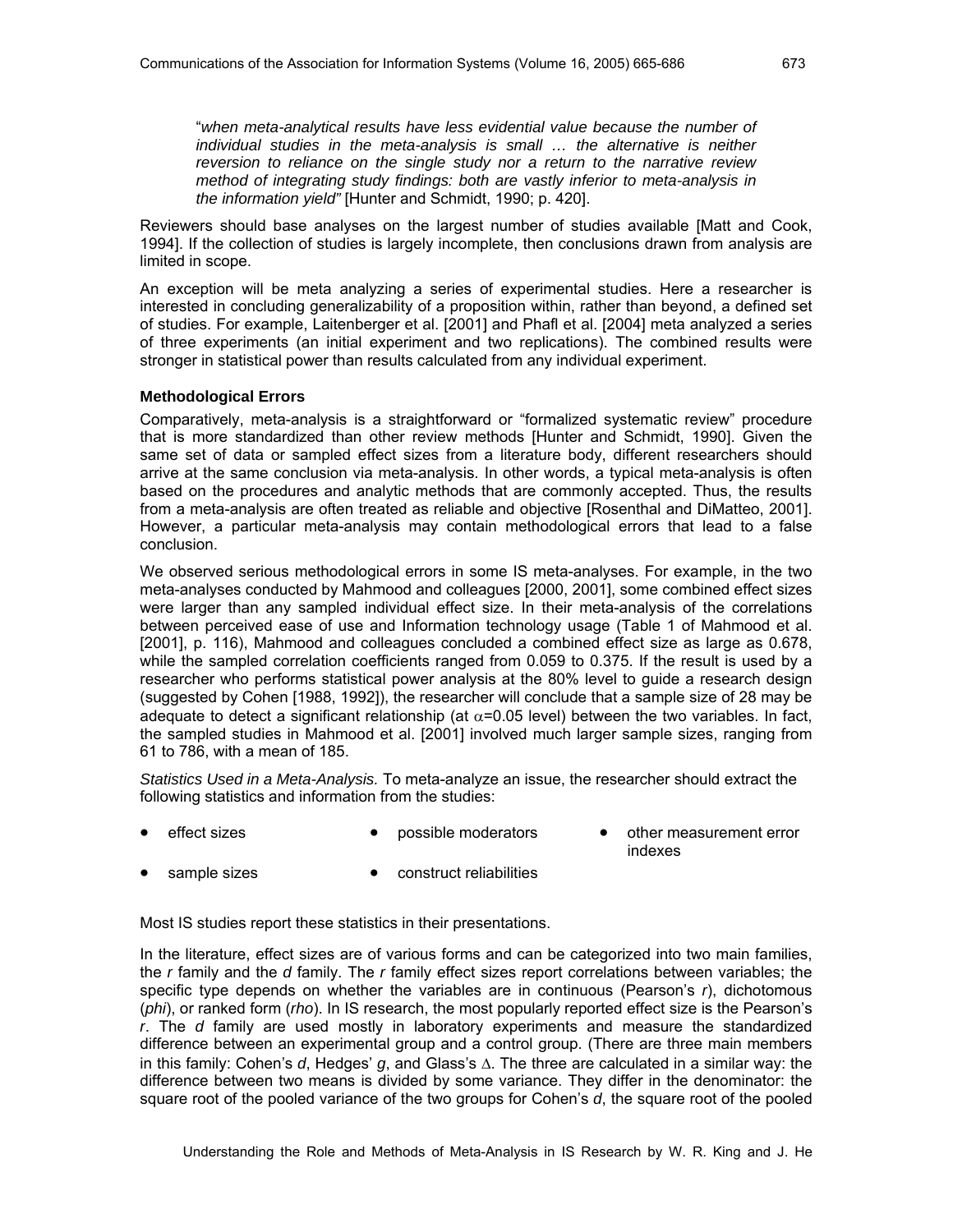variance for Hedges' *g*, and the square root of the control group variance for Glass's ∆.) These effect sizes can be readily converted to one another. Effect sizes can also be calculated from various testing statistics, such as  $t$ ,  $F$ ,  $\chi^2$ , or  $Z$ , or their associated  $p$  levels. Detailed computational formulas to calculate and convert these statistics are beyond the purpose and scope of this study. Interested readers can refer to Wolf [1986], Hunter and Schmidt [1990], Rosenthal [1991], and Rosenthal and DiMatteo [2001].

Other statistics, including the descriptive statistics of investigated variables, cannot be directly used as effect sizes. As pointed out by Rosenthal and Dimatteo [2001], "an r effect size cannot be computed from kappa, percent agreement, relative risk, risk difference, or the odds ratio unless all the raw data are available so the meta-analyst can compute the proper index" (p.72).

*Fixed vs. Random Effects Models,* Similar to other statistical methods, meta-analysis methods are developed based on assumptions about the population from which studies are taken. The two common assumptions lead to two different analysis methods: fixed-effects and random-effects models.

The fixed-effects model assumes that studies in the meta-analysis are sampled from one population with a fixed "true" effect size. In other words, the true effect size is assumed to be the same for all studies included in the analysis, and the observed variance among effect sizes is dominated by sampling errors, which are unsystematic and can be estimated [Hunter and Schmidt, 1990]. The assumption of one population underlying a meta-analysis restricts the conclusions from being generalized to a study not included in the analysis unless the study shows independent evidence of belonging to the population; i.e., unless it is a close replication of the studies included in the meta-analysis.

In contrast, the random effects model assumes that population effect sizes vary from study to study. As such, a study included in such a meta-analysis can be viewed as being sampled from a universe of possible effects in a research domain [Field, 2001]. As long as the meta-analysis covers the literature comprehensively, the conclusions are generalizable to the research domain as a whole and can be applied to studies not included in the analysis.

In statistical terms the two models differ in the calculation of the weights used in the analysis, which in turn affects the standard errors associated with the combined effect size. Fixed-effects models use only within-study variability in their weights because all other "unknowns" in the model are assumed to be constant. In contrast, random-effects models account for the errors associated with sampling from populations that themselves were sampled from a superpopulation. The error term, therefore, contains variability arising from differences between studies in addition to within-study variability. Standard errors in the random-effects model are, therefore, larger than in the fixed case, which makes significance tests of combined effects more conservative [Field, 2003; p. 107].

Although random-effects models generally appear to be superior, fixed-effects models are in common use. If the fixed-effects model is employed for a meta-analysis, the assumption of one "true" effect size across studies should be tested before combining effect sizes [Hedges and Olkin, 1985]. The test of this assumption, labeled as a homogeneity test, is a chi-square test of the null hypothesis that all effect sizes are the same after controlling for sampling errors. The test result indicates whether the null hypothesis can be rejected at a certain level. Only when the test result is insignificant can the sampled studies be combined (e.g., calculating the combined effect sizes and their confidence intervals). In many cases, the test indicates a violation of the assumption and there is a need to switch to the random-effects model; however, in practice sometimes the fixed-effects model is chosen and the test is not performed.

In contrast, the random-effects model assumes variation between the populations underlying the various studies that are incorporated into the meta-analysis. The homogeneity test in this case examines whether the interaction between sampling error and between-study variance is zero or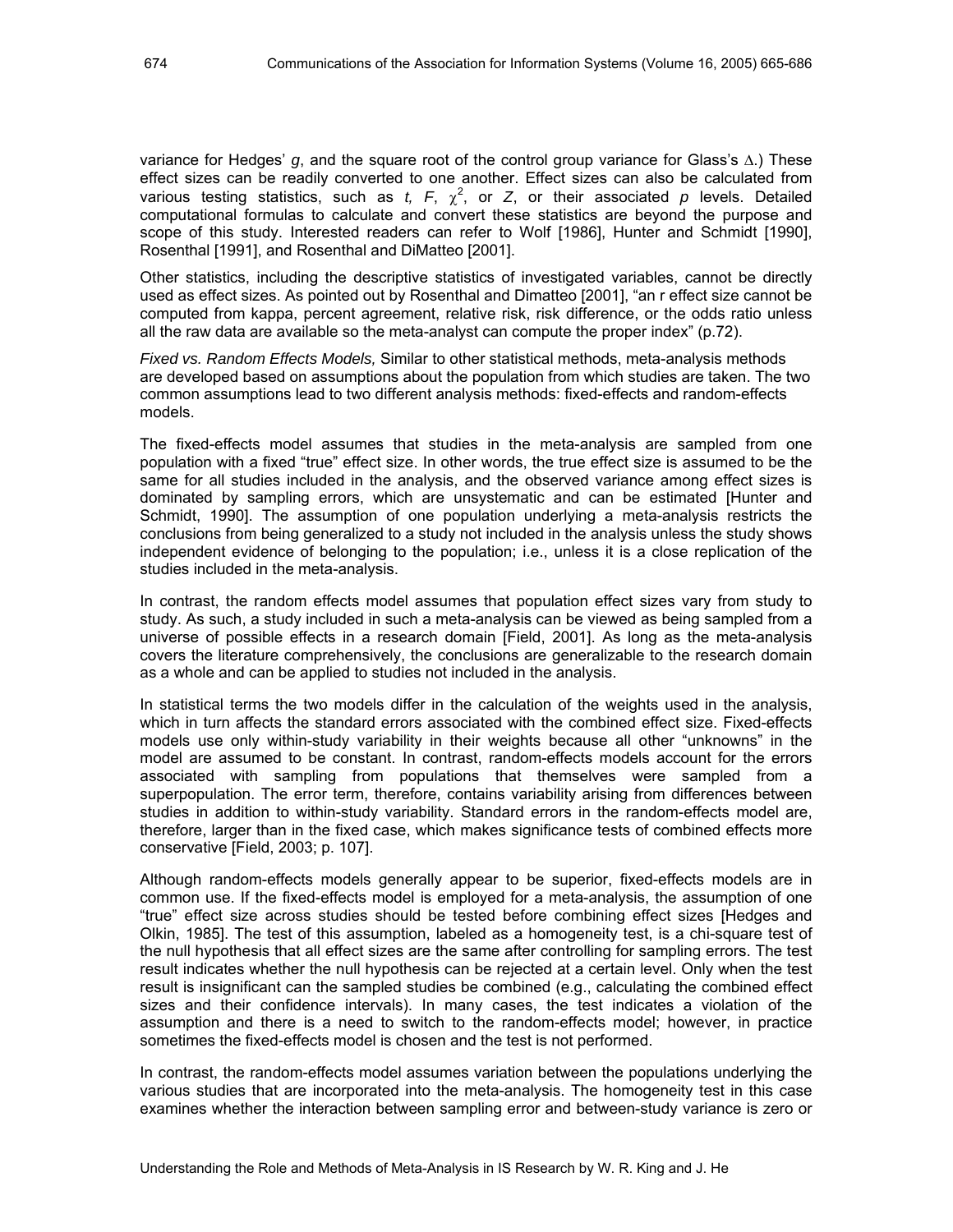not. An insignificant test result (which occurs much of the time) justifies the techniques that are used under this model. As suggested by many meta-analysts [e.g., Field, 2001; Field, 2003; Hedges and Vevea, 1998; Rosenthal and DiMatteo, 2001], homogeneity is rare and the randomeffects model should be applied in most research domains.

# **PRIMARY META-ANALYSIS METHODS**

Over the past 20 years, three methods of meta-analysis emerged to be widely used [Field, 2001; Johnson et al., 1995]: the method devised

- by Hedges and Olkin [1985];
- by Rosenthal and Rubin [Rosenthal, 1991], and
- by Hunter and Schmidt [1990].

In IS, a fourth method ─ that devised by Glass and his associates [Glass et al., 1981] is also used. The four methods are briefly discussed subsection. Interested readers may examine the references for more detailed discussion on the methodologies. In addition,

- Johnson et al. [1995] and Field [2001] compared the first three methods basing on Monte Carlo simulation tests;
- Cooper and Hedges [1994] provided integrative reviews of the commonly-adopted meta-analytic approaches as well as computational formulas;
- Lipsey and Wilson [2001] described well the bolts and nuts of the whole process.

These studies will serve as good resources for potential meta-analysts.

# **Hedges-Olkin Method**

This approach to meta-analysis is based on a weighted least squares technique [Hedges, 1987]. In this approach, study outcomes (i.e., effect sizes *r*) are transformed into a standard normal metric (using Fisher's *r*-to-*Z* transformation). Then, the transformed effect sizes are weighted by the inverse variances of each study. For the fixed-effects model, the variance is within-study variance, which is determined by sample sizes only. For the random-effects model, the variance is composed of within-study variance and between-study variance, the latter of which is from a chi-square test (Q test under the fixed-effects model). The combined effect size is the average of the weighted effect sizes, and its variance is the reciprocal of the sum of the weights. A significance test (*Z*-test) and confidence intervals of the combined effect size are then calculated.

# **Rosenthal-Rubin Method**

Under a fixed-effects model, the Rosenthal-Rubin method employs essentially the same techniques as the Hedges-Olkin method, except for the significance test of combined effect size [Field, 2001]. Rosenthal and Rubin [Rosenthal, 1991] advocate the use of significance metrics (i.e., *Z*s associated with one-tailed probabilities) from sampled studies and examining the combined *Z* for the overall significance of the mean effect size.

Rosenthal [1991] did not present a random-effects version of his meta-analysis procedures in his original work. In a later study, Rosenthal and DiMatteo [2001] suggested "un-weighting" the effect sizes when meta-analytically integrating them as an approach based on a random-effects model. The basic logic is to treat studies as the unit of analysis in observing of the between-study variance. Consistent with the random effects model, the combined effect size of the unweightedeffect approach is less statistically powerful and has larger confidence intervals as contrasted with that calculated from the weighted-effect approach, and can be generalized to studies not yet in the sample. "If only one approach were to be used, it would be the one we prefer" [Rosenthal and DiMatteo, 2001; p. 70].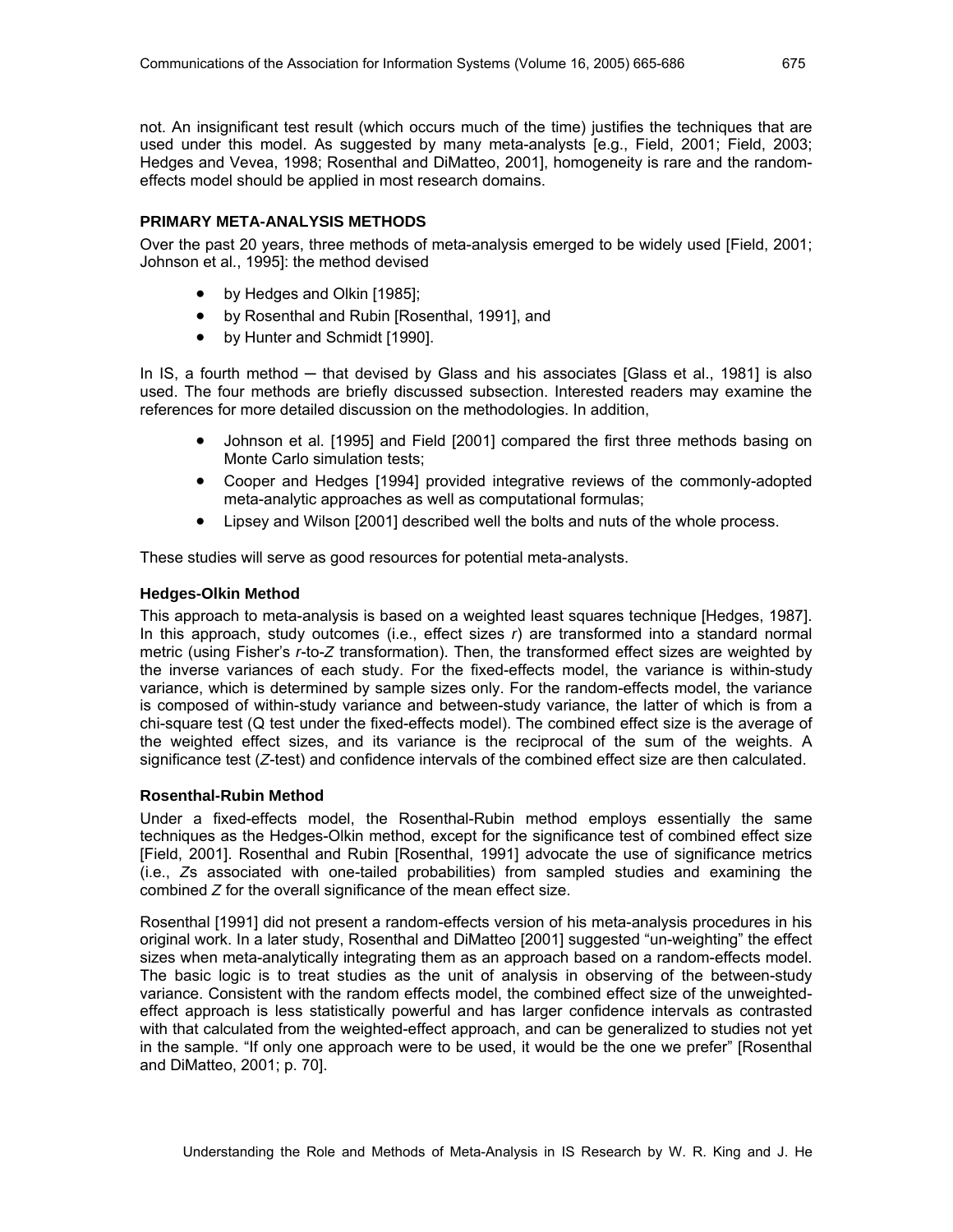#### **Hunter-Schmidt Method**

This method is distinct for its efforts to correct effect size indices for potential sources of errors before meta-analytically integrating the effect sizes across studies [Johnson et al., 1995]. Besides the sampling error, other sources of errors include measurement error, range variation, construct validity, and variance due to extraneous factors. Errors other than sampling are labeled as "Attenuation Factors" in Hunter and Schmidt [1990], because they impact lower the observed correlations between investigated variables systematically, which can be corrected if assessed. Therefore, when information about these sources of error is available, this feature of Hunter-Schmidt method may recommend its use [Johnson et al., 1995]. In IS, at least one source of error, measurement error, is routinely assessed and reported by construct reliability (e.g., Cronbach  $\alpha$ ) [Chau 1999]. However, of the IS meta-analyses that we identified as using this method, none study explored this feature and corrected measurement error or other sources of error.

To test moderator variables, Hunter and Schmidt [1990] suggested a partitioning approach; that is, to break the set of studies into subsets using the moderator variable and to do separate metaanalyses within each subset of studies. Then, the difference between subsets is tested to conclude the magnitude and significance of this moderator variable.

#### **Glass Method**

Glass's approach to meta-analysis focuses on the detection of moderator variables. This method can be summarized as:

- 1. simulation of descriptive statistics across studies;
- 2. the coding of perhaps 50 to 100 study characteristics, such as date of study and number of threats to internal validity, and
- 3. regression of study outcome onto the coded study characteristics.

The characteristics that show significant effects on the study outcome are considered to be moderators.

Using a Monte Carlo test, Hunter and Schmidt [1990, p. 86-89] illustrated that this method has a severe problem of capitalization on (chance) sampling errors. Sampling errors are large because the sample size for looking at study characteristics is not the total number of subjects in the studies, but the number of studies. Correlating various study characteristics with study outcome leads to massive capitalization on chance when the correlations that are large enough to be statistically significant are identified ex post facto. A general suggestion for this approach is to derive few moderators basing on logical reasoning and existing theory before conducting the meta-analysis.

#### **IV. RECENT DEVELOPMENTS IN META-ANALYSIS**

After the term was coined by Glass in 1976, meta-analysis received much research attention. In early 1980s, many discussions of meta-analysis were centered on the legitimacy of this research method, i.e., comparing with other review methods, and identifying the advantages, limitations, and statistically soundness of meta-analysis [e.g., Glass, 1976; Hunter et al., 1982; Chow, 1987; Hedges, 1987]. The discussions of meta-analysis progressed to more advanced methodological topics, such as its application to structural equation modeling [Hom et al., 1992], and levels of analysis [Ostroff and Harrison, 1999]. This section reviews recent developments of meta-analysis in the analysis of moderator effects and mediator effects, the two issues that are most relevant to theory testing/building in IS.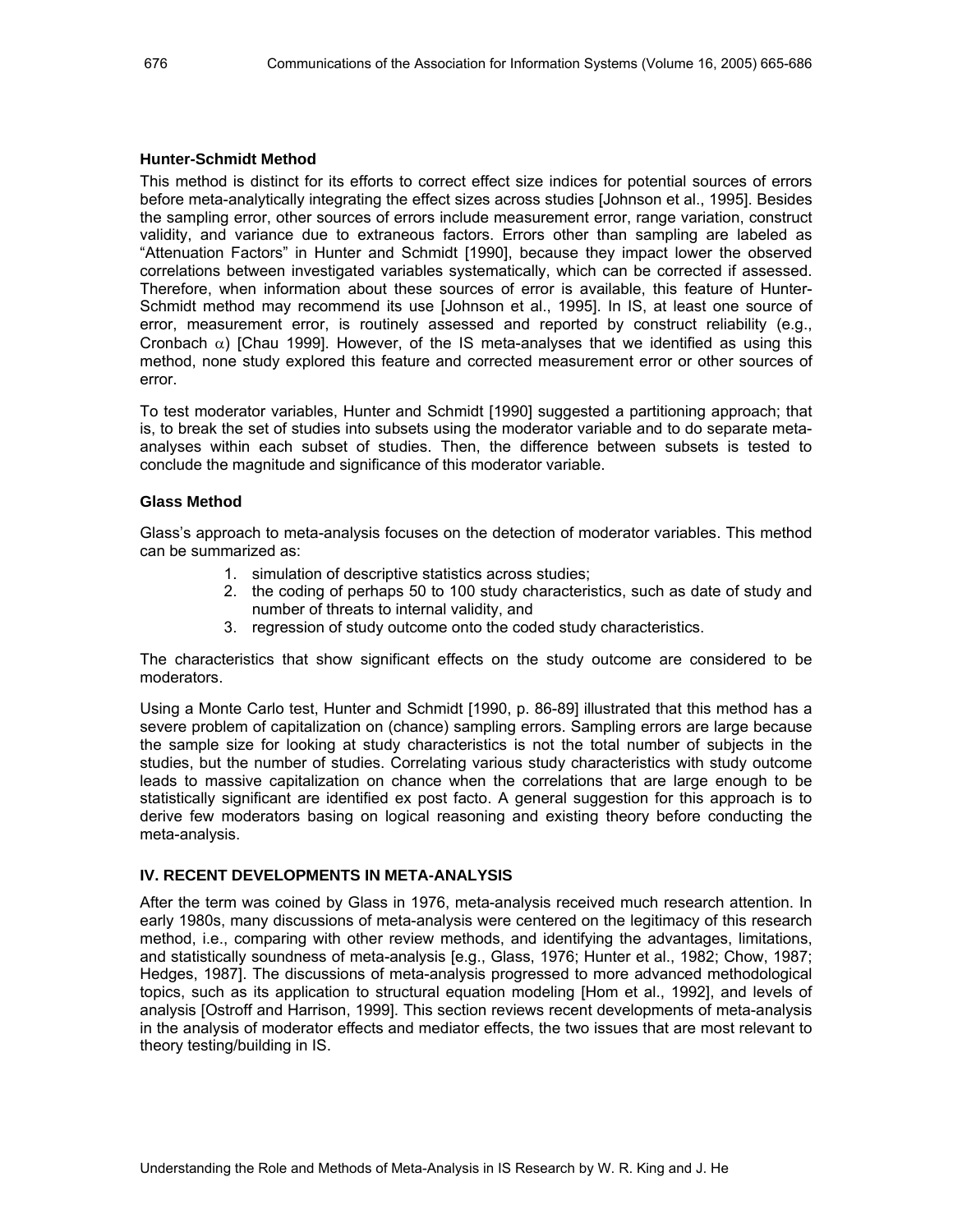#### **ANALYSIS OF MODERATOR EFFECTS**

In the context of meta-analysis, a moderator variable is a systematic difference among studies under review that might explain differences in the magnitudes or signs of observed effect sizes. The study of moderator effects often involves two stages: the detection, or exploratory analysis, of possible moderators, and the assessment, or confirmatory analysis, of theoretically suggested moderators.

The various moderator identification and assessment methods are shown in

| Technology                    | Detecting moderator effects | Assessing moderator effects                          |
|-------------------------------|-----------------------------|------------------------------------------------------|
|                               | (exploratory)               | (confirmatory)                                       |
| Graphing                      |                             |                                                      |
| Q statistics ( $\chi^2$ test) |                             |                                                      |
| Variance analysis             |                             |                                                      |
| Outlier test                  |                             |                                                      |
| OLS regression                | X, not suggested            |                                                      |
| <b>WLS</b> regression         | X, not suggested            |                                                      |
| Partition test                |                             | X, not suggested for continuous<br>moderator factors |

Table 1. Common Methods of Detecting/Assessing Moderator Effects

*Graphing.* As sample size increases, the effect size would theoretically approach the population effect size. Sample effects sizes have greater variability with smaller samples than with larger samples. Simple and intuitive, graphing is suggested for preliminarily detecting naturally occurring groupings and possible moderator effects in a meta-analytic data set [Rosenthal and DiMatteo, 2001].

*Q Statistics or Chi-Square Test* [Hedges and Olkin, 1985]*.* This test generates a decision rule specifying whether the variability in standardized effect sizes is statistically significant. The test is based on a chi-square assessment of the level of variance across study results relative to the sampling error variance across studies. This test is often referred to as homogeneity test, and can serve as a criterion for selecting a fixed effects model vs. a random effects model for a metaanalysis.

*Variance Analysis* [Hunter et al., 1982]: The variance of sampled effect sizes is corrected for statistical artifacts, such as sampling error, differential reliability, and restriction of range. When artifacts fail to account for 75% of the variance, a search for moderator variables is indicated [Hunter and Schmidt, 1990].

*Outlier Test.* Studies that contain effect sizes more than two or three standard deviations from the mean may be examined. Differences and similarities between the studies in the tails may suggest possible moderator variables. Traditional outlier detection techniques include box-plot analysis for univariate data [Mosteller and Hoaglin, 1991] and studentized residuals for bivariate data [Freund and Littell, 1991]. An advance in this area is Huffcutt and Auther's [1995] Sample Adjusted Meta-Analytic Deviancy (SAMD) statistic, which takes into the account the sample sizes in a metaanalytic data set. It is based on the principle of sampling error that effect sizes based on a small sample size are more likely to be deviant than those from a large sample size [Hunter and Schmidt, 1990]. Beal et al. [2002] further discussed possible refinements of this technique by adjusting the inherent skewed distribution of effect sizes.

*Ordinary Least Squares (OLS)* [Glass, 1977]. Regress the effect size on the potential moderator variable, using individual study effect size as the dependent variable and the moderator variable as the independent variable [Wolf, 1986; Glass et al., 1981]. If the coefficient is significant, then the effect of the moderator variable may be significant. This method is criticized for risk of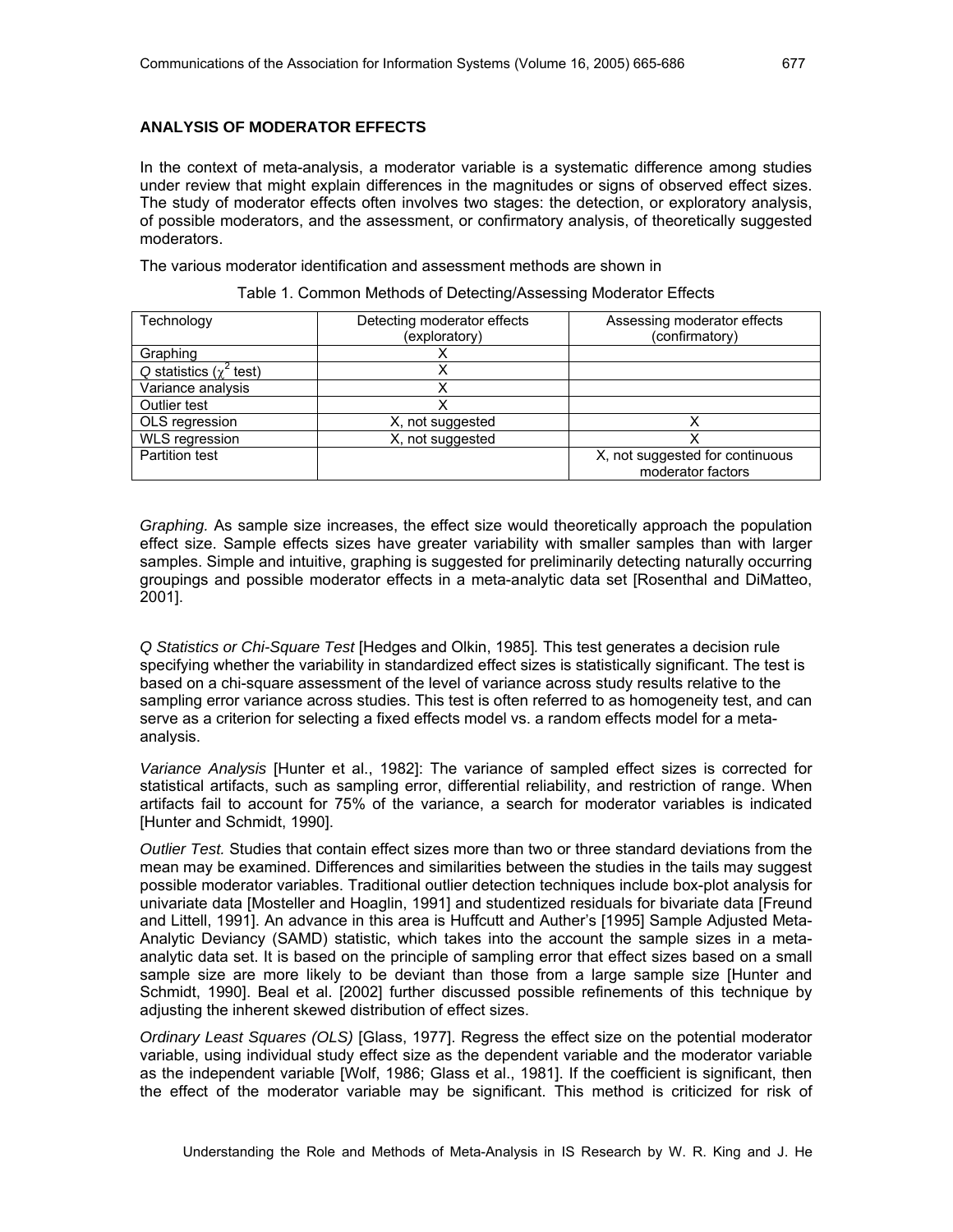capitalization on chance [Hunter and Schmidt, 1990], and is suggested for assessing moderator effects only on a confirmatory basis.

*Weighted Least Squares or WLS* [Hedges and Olkin, 1985]. OLS assumes constant variance across observations or moderator variables retrieved from individual studies. This assumption is violated because sample error (main component of variance after controlling for moderator effects) is a function of effect size and sample size. Hedges and Olkin [1985] suggested using WLS and weight the multiple regression according the inverse of the sampling error variance. This method, although less popular than OLS, gives a more accurate assessment of moderator effects in most conditions [Steel and Kammeyer-Muller, 2002].

*Partition Test* [Hunter and Schmidt, 1990]. This test divides sampled effect sizes into subgroups by moderator factors, and compares subgroup means and variance, to assess if the means are significantly different. This method is particularly suggested for categorical moderator factors (e.g., gender, research methods, analysis levels, technology contexts). When applied to continuous moderator factors, such as by dividing data set into subgroups along a continuous moderator variable, this method performs poorly and underestimates moderator effects in most conditions [Steel and Kammeyer-Muller, 2002].

# **MEDIATOR ASSESSMENT METHODS**

Meta-analysis was initially developed to examine first-order effects, such as treatment effects (the "d" group effect sizes) or correlation effects (the "r" group effect sizes). Other effects, such as mediator effects or partial correlation coefficients, were not addressed. Such relations can often form the basis of a theory and help establish a mediator mechanism or explain a causal relationship.

Assessing mediator effects in structural relationships as an important meta-analytic topic received much attention. Becker [1995] developed a technique to address structural relationships, analyzing whether a common population correlation matrix underlies a set of sampled empirical results. The analysis unit is correlation matrix instead of correlations. As few studies report the correlation matrix, application of the technique is limited in practice. One illustrative, but unsuccessful, example in IS is Legris et al.'s [2003] meta-analysis of the technology acceptance model (TAM). After an extensive search of empirical TAM studies, Legris and colleagues found usable matrices in only three out of 22 studies. Therefore, the small sample size resulted in "a statistic shortfall" and "limit(ed) the presentation of the findings to the general conclusion" (p. 202).

Two alternative approaches to study mediator effects are:

- 1. combining and analyzing meta-analytically-developed correlations; and
- 2. directly studying coefficients of interest as the effect sizes [Rosenthal and DiMatteo, 2001].

Taking TAM as an example, the core model (figure 3) suggests that perceived ease of use (EU) and perceived usefulness (U) are two important predictors of an individual's behavioral intention to adopt a technology (BI); in addition, perceived usefulness partially mediates the effect of perceived ease of use on behavioral intention. The correlation coefficients (*r*'s) and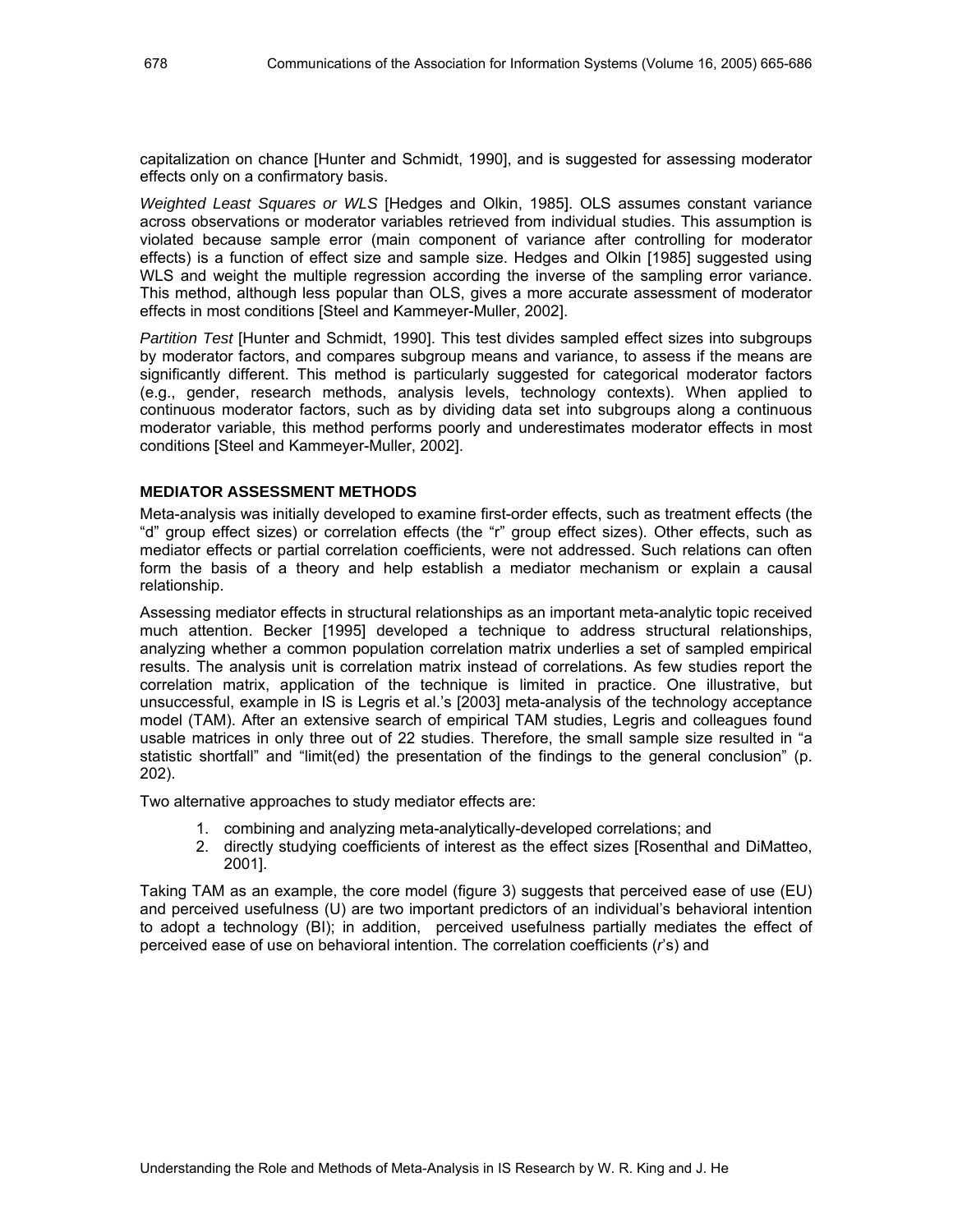

Figure 3. Technology Acceptance Model

pathcoefficients ( $\beta$ s) present the following relationship:

$$
\beta(EU \to BI) = \frac{r_{(EU,BI)} - r_{(U,BI)} \times r_{(EU,U)}}{(1 - r_{(EU,U)}^2)}
$$
(1)

$$
\beta(U \to B I) = \frac{r_{(U,BI)} - r_{(EU,BI)} \times r_{(EU,U)}}{(1 - r_{(EU,U)}^2)}
$$
(2)

$$
\beta(EU \to U) = r_{(EUU)} \tag{3}
$$

The three equations hold for linear-regression-based analyses; they may differ a bit for structuralequation-modeling-based analyses (e.g., PLS, LISREL) because of different algorithms. But the differences are minor. In other words, we can infer the magnitude and the strength of path coefficients based on a set of meta-analytically-developed correlation coefficients. When applying the second approach – combining  $\beta$ s as the effect sizes, special caution should be taken that the sampled coefficients represent the relationship between the independent and the dependent variable controlling for other factors.

Both approaches were applied in another TAM meta-analysis conducted by King and He [2005]. This study meta-analyzed 88 TAM empirical studies, and the results from the two approaches were almost identical.

#### **V. SUMMARY AND SUGGESTIONS**

In this article, we first compare different review methods, then focus our discussion on metaanalysis, an important quantitative literature review method that is underutilized but which appears to offer great potential in IS literature synthesis research.

The benefits from meta-analysis changed the course of research in several fields, and it is possible that these benefits can be achieved in IS as well. One distinct feature of IS is the rapid changes that occurred in both the technologies and the applications. The dynamic nature of IS requires accurate assessments of newly developed technologies and business practices in a timely fashion. By synthesizing existing empirical studies, meta-analysis can serve as an efficient tool to satisfy the needs for overall conclusions about phenomena, without the burden of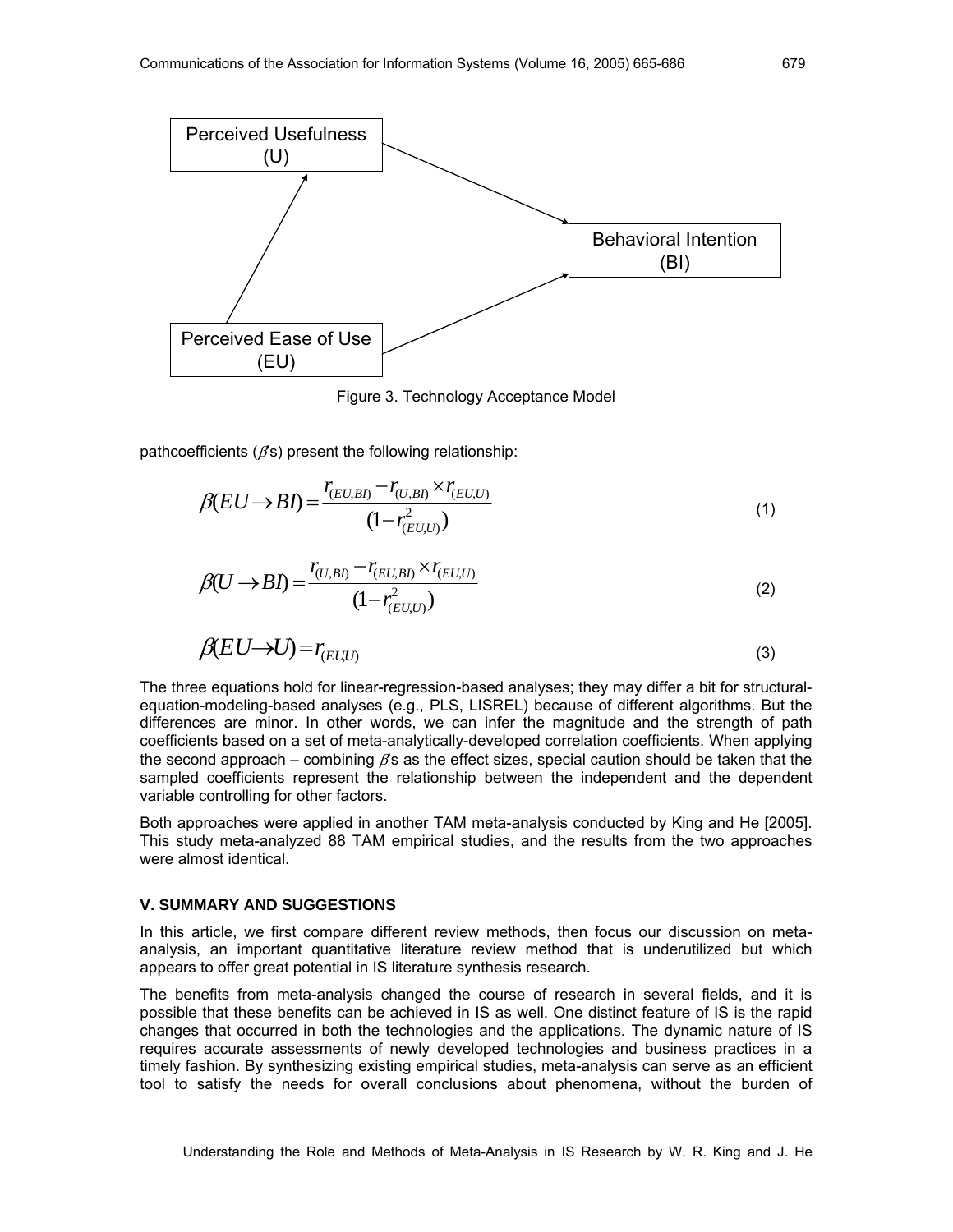conducting new research in a particular situation, or the dilemma of selecting from competing theories or different perspectives.

Some researchers already work in this direction. For example, the development of various group support systems (GSS) in academia encouraged the use of teams, especially virtual teams, in organizational settings. However, the effectiveness of GSS was questioned by some inconsistent empirical findings in the literature [Fjermestad and Hiltz, 1999]. To address the concern, Dennis and Wixom [2003] meta-analyzed previous empirical studies. Their results not only validated GSS on improving group performance, but also explained conditions (i.e., the moderator effects of task, tool, the type of group, the size of the group, and facilitation) under which GSS would be most effective. Similar studies were done on computer-mediated-communication [Baltes et al., 2002], computer graphics [Hwang and Wu, 1990], and distance education [Allen et al., 2004]. Great potential exists for meta-analyzing other emerging or changing technologies and business practices, such as virtual teams and virtual organizations, knowledge acquisition technology (e.g., different interview techniques), system development practices (e.g., prototyping, user-centered system design, and rapid application development), IT governance, and knowledge management systems and practices, to name a few. A few empirical studies addressed these issues, and overall conclusive results will warrant the advance of the areas.

We expect meta-analysis will help direct future research in other IS issues. For example, the study of IT productivity (or payoff of IT investment) generated discussions of pros and cons of IT investment by both academicians and practitioners, a debate commonly known as the "productivity paradox" [Roach, 1987; Stassmann, 1985]. Kohli and Devaraj [2003] meta-analyzed existing literature on this issue. Their study not only validated the relationship between IT investment and firm performance, but also identified various factors that influence the likelihood for an investigation to find such a relationship. A future study in this area may benefit from Kohli and Devaraj [2003] by following their design strategy.

In addition, meta-analysis may help improve the publication practice in the IS field. Many studies that are performed with small sample sizes are never reported and many studies that produce non-significant results are rejected by journals. The development of a tradition of meta-analysis in IS would encourage the "publication" of such studies ─ perhaps on web sites and in electronic journals.

Various techniques are used to conduct meta-analysis; However, while no single technique is universally-agreed-upon as a way to perform such a study [Hall et al., 1995], the basic procedures for conducting a meta-analysis are well-understood [Rosenthal and DiMatteo, 2001].

Based on a review of the commonly-used meta-analysis methods, we suggest the following procedures for conducting a meta-analysis in IS. The procedure is illustrative and is designed to ensure that readers share a common understanding of statistical meta-analysis.

- 1. Define the research domain and the relationships of interest.
- 2. Collect studies in a systematic way. Try multiple databases with the same selection criterion not only to enlarge the data pool, but also to avoid bias toward certain journals.
- 3. Extract effect sizes  $-$  the strength of a relationship or the magnitude of a difference<sup>1</sup>. If the researchers did not reported the desired effect sizes, scour the articles for the

l

<sup>&</sup>lt;sup>1</sup> In IS, the most popular form of effects is the Pearson product-moment correlation *r*; standardized path coefficients can also be used, if all other factors are well controlled in a specific nomological network.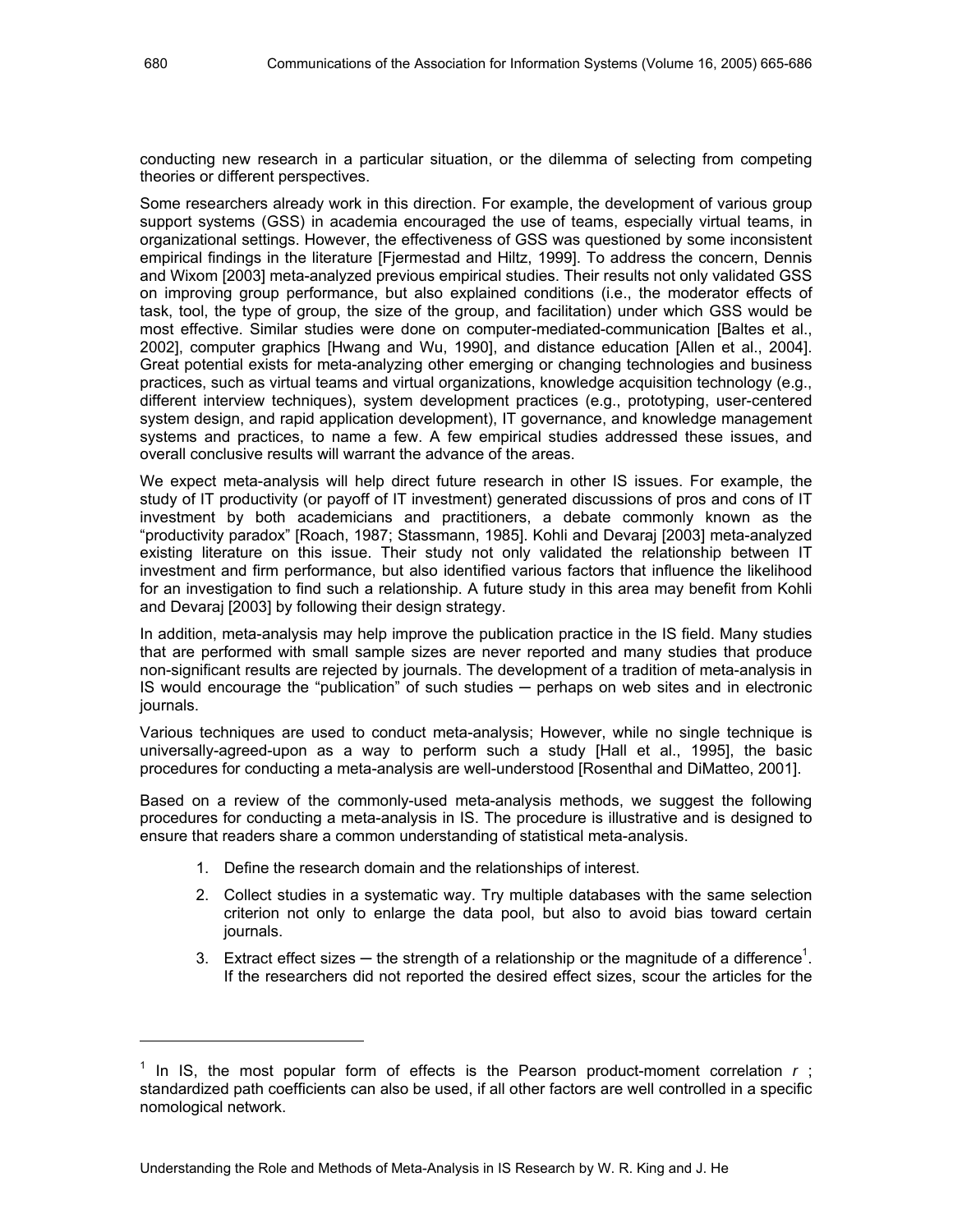information necessary to calculate these effects. It is also recommended contacting the authors for the needed information $2$ .

- 4. Select either the random effects (suggested for most cases) or the fixed-effect model, and a specific analysis method to combine the effect sizes.
- 5. Examine the variability among the obtained effect sizes. Perform a homogeneity test, or plot effect sizes graphically to judge the range of effect sizes and the existence of possible moderating effects.
- 6. Examine the signs and magnitudes of the combined effect sizes (the means). Although t-tests are commonly employed for the significance level of an effect size, it is more useful to calculate confidence intervals around the mean to indicate the range of the effect size [Rosenthal and DiMatteo, 2001]. This approach is especially appropriate for the random-effects model, because this model assumes variations among effect sizes. A combined effect size implies no more than an average of a set of possible population effect sizes.
- 7. If the objective of the research is to find or test moderating effects, studies should be coded for characteristics of their contexts. Code the characteristics of individual articles in an unbiased way. Coders (often Ph.D. students or colleagues) should be "blind" to the research, and the internal consistency of the coding results should be tested.
- 8. To test the moderating effects, two methods are commonly used:
	- a. Subgroup comparison: group studies according to their coded research contexts, then compare the combined effect sizes that are calculated within each subgroup.
	- b. Regression: regress the research study characteristics on the effect sizes, the significant factors indicate the significant moderators.
- 9. Summarize and discuss the findings.

*Editor's Note:* This article was fully peer reviewed. It was received on July 7, 2005 and was published on October 17, 2005.

#### **REFERENCES**

1

- Ahituv, N., and R. Giladi (1993) "Business Success and Information Technology: Are they Really Related?" *Proceedings of 7th Annual Conference Management IS*, Tel Aviv University, Israel.
- Aldag, R.J., and T.M. Stearns (1988) "Issues in Research Methodology", *Journal of Management*, (14)2, pp. 253-276.
- Banville, C.; and M. Landry (1989) "Can the Field of MIS be Disciplined?" *Communications of the ACM*, (32)1, pp. 48-60.
- Baskerville, R.L., and M.D. Myers (2002) "Information Systems as a Reference Discipline", *MIS Quarterly*, (26)1, pp. 1-14.
- Begg, C.B., and J.A. Berlin (1988) "Publication Bias: A Problem in Interpreting Medical Data", *Journal of the Royal Statistical Society*, A, 151 (Part 3), pp. 419-463.
- Bushman, B.J., and M.C. Wang (1995) "A Procedure for Combining Sample Correlation Coefficients and Vote Counts to Obtain an Estimate and a Confidence Interval for the

 $2$  We thank an anonymous reviewer of this study for this important recommendation.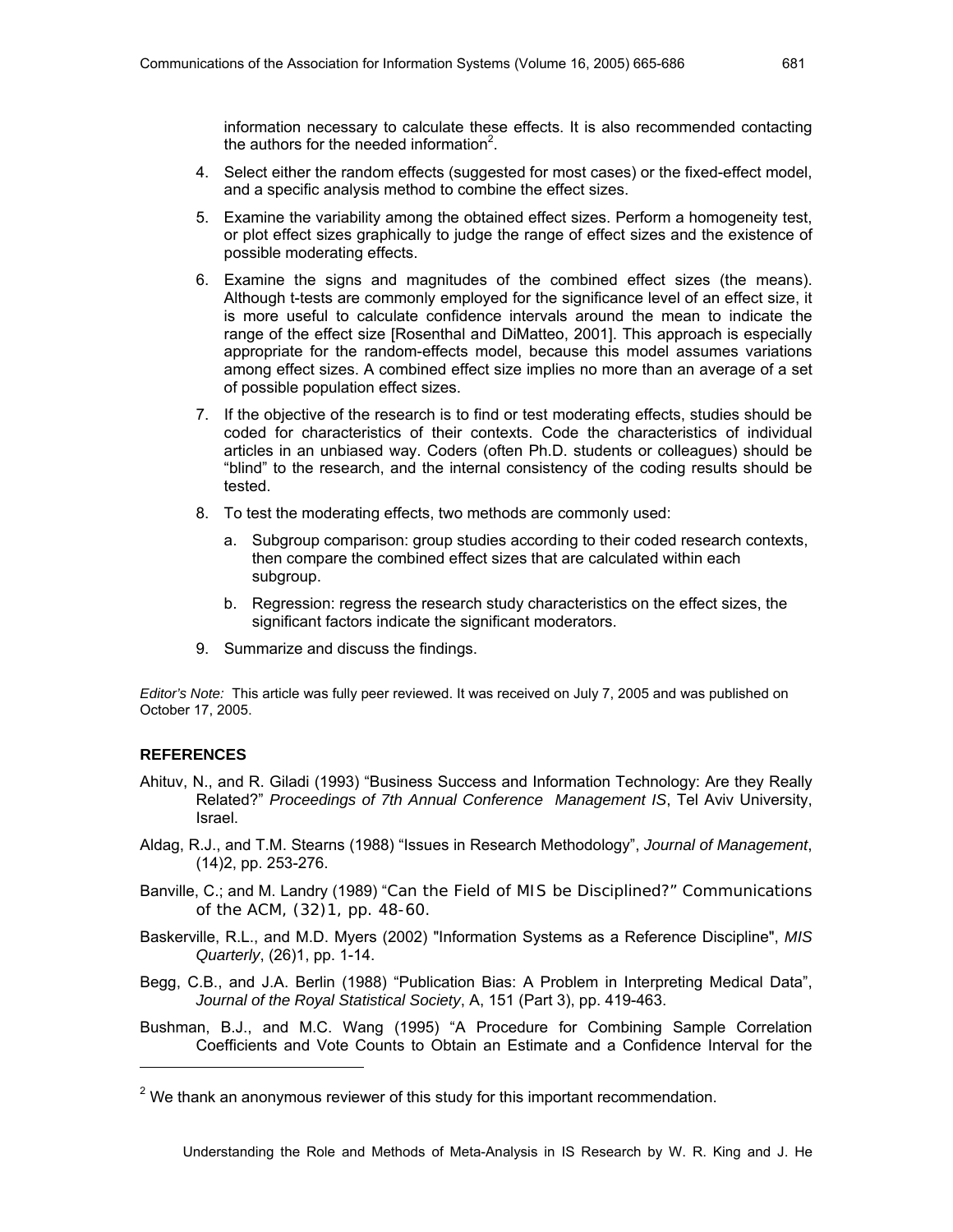Population Correlation Coefficient", *Quantitative Methods in Psychology*, (117)3, pp. 530- 546.

- Chau, P.Y.K. (1999) "On the Use of Construct Reliability in MIS Research: A Meta-Analysis", *Information & Management*, (35)4, pp. 217-227.
- Cohen, J. (1988) *Statistical Power Analysis for the Behavioral Sciences, 2nd edition*, Hillsdale, NJ: Erlbaum
- Cohen, J. (1992) "A Power Primer", *Psychological Bulletin*, (112)1, pp. 155-159.
- Cohen, J. (1993) "A New Goal: Preventing Disease, Not Infection", *Science*, (262)5141, pp. 1820- 1821.
- Comstock, G., and H. Paik (1991) *Television and the American Child*, San Diego: Academic Press
- Conway, J.M., and A.I. Huffcutt (1997) "Psychometric Properties of Multisource Performance Ratings: A meta-Analysis of Subordinate, Supervisor, Peer, and Self-Ratings", *Human Performance*, (10)4, pp. 331-361.
- Cooper, H.M. (1979) "Statistical Combining Independent Studies: A Meta-analysis of Sex Differences in Conformity Research", *Journal of Personality and Social Psychology*, (37), pp. 131-146.
- Cooper, H.M., and L.V. Hedges (eds.) (1994) *The Handbook of Research Synthesis*, New York: Russell Sage Foundation
- Chow, S.L. (1987) "Meta-Analysis of Pragmatic and Theoretical Research: A Critique", *Journal of Psychology*, (121)3, pp. 259-271.
- Duval, S., and R. Tweedie (2000) "A Nonparametric 'Trim and Fill' Method of Accounting for Publication Bias in Meta-Analysis", *Journal of the American Statistical Association*, (95)449, pp. 89-98.
- Field, A.P. (2001) "Meta-Analysis of Correlation Coefficients: A Monte Carlo Comparison of Fixed- and Random-Effects Methods", *Psychological Methods*, (6)2, pp. 161-180.
- Field, A.P. (2003) "The Problem in Using Fixed-Effects Models of Meta-Analysis on Real-World Data", *Understanding Statistics*, (2)2, pp. 105-124.
- Fjermestad, J., and S.R. Hiltz (1999) "An Assessment of Group Support Systems Experimental Research: Methodology and Results", *Journal of Management Information Systems*, (15)3, pp. 7–149.
- From the Editors (2002) "Replication, Meta-Analysis, Scientific Progress, and AMJ's Publication Policy", *Academy of Management Journal*, (45)5, pp. 841-846.
- Gable, G. (1994) "Integrating Case Study and Survey Research Methods: An Example in Information Systems", *European Journal of Information Systems*, (3)2, pp. 112-126.
- Gentry, L., and R. Calantone, (2002) "A Comparison of Three Models to Explain Shop-Bot Use on the Web", *Psychology & Marketing*, (19)11, pp. 945-956.
- Glass, G.V. (1976) "Primary, Secondary, and Meta-Analysis of Research", *Review of Research in Education*, (5)10, pp. 351-379.
- Glass, G.V., B. McGaw, and M.L. Smith (1981) *Meta-Analysis in Social Research*, Beverly Hills, CA: Sage
- Green, B.F., and J.A. Hall (1984) "Quantitative Methods for Literature Reviews", *Annual Review of Psychology*, (35), pp. 37-53.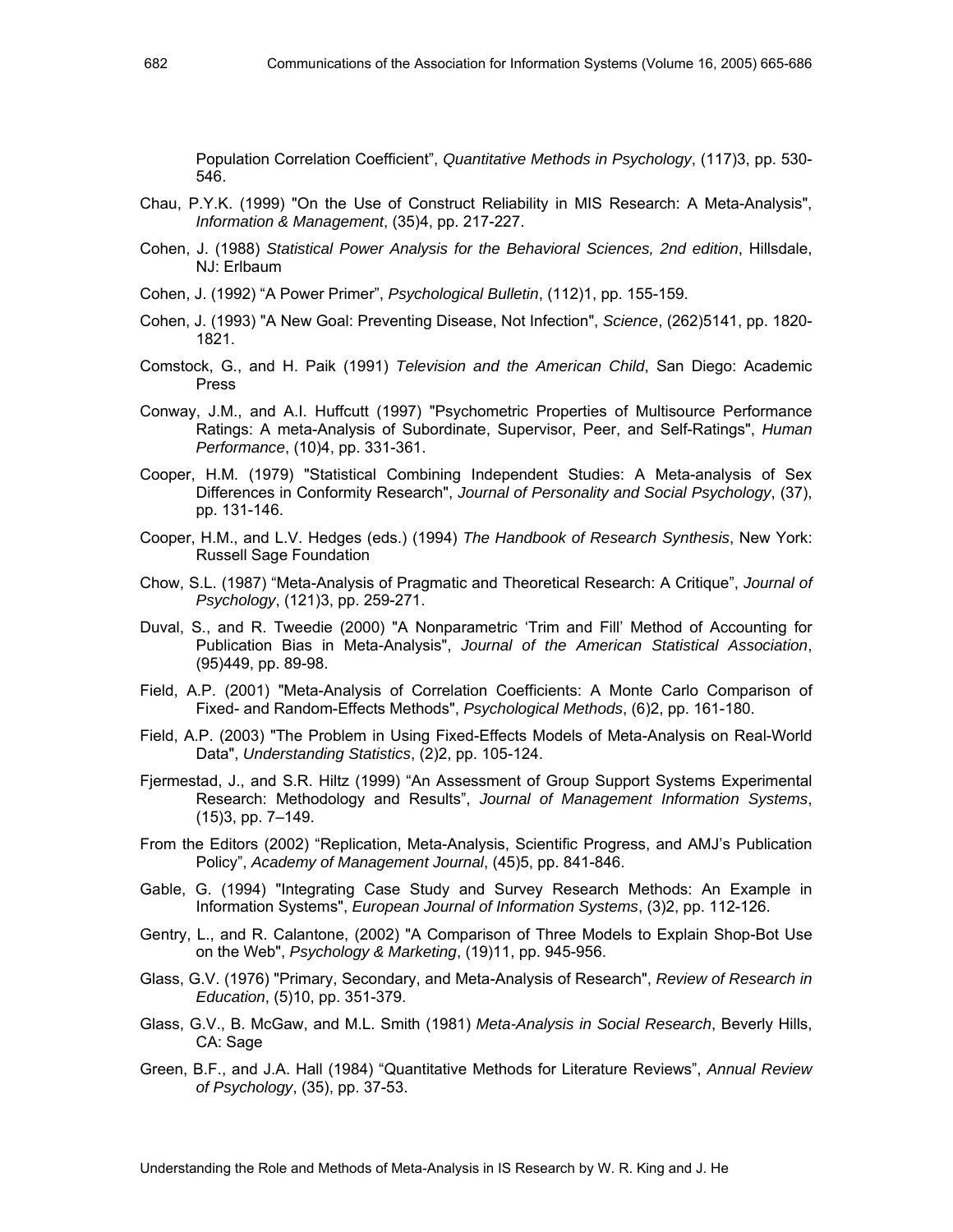- Guzzo, R.A., S.E., Jackson, and R.A. Katzell (1987) "Meta-Analysis Analysis", *Research in Organizational Behavior*, (9), pp. 407-442.
- Hall, J., and R. Rosenthal (1995) "Interpreting and Evaluating Meta-Analysis", *Evaluation & the Health Professions*, (18), pp. 393-407.
- Hall, J.A., L. Tickle-Degnen, R. Rosenthal, and F. Mosteller (1994) "Hypotheses and Problems in Research Synthesis", in Cooper, H. and L.V. Hedges (eds.) *The Handbook of Research Synthesis*, New York: Russell Sage Found, pp. 17-28.
- Harris, M.E., and J. Schaubroeck (1988) "A Meta-Analysis of Self-Supervisor, Self-peer, and Peer-Supervisor Ratings", *Personnel Psychology*, (41)1, pp. 43-62.
- Hedges, L.V. (1987) "How Hart IS Hard Science, How Soft is Soft Science", *American Psychologist*, (42)2, pp. 443-455.
- Hedges, L.V. (1992) "Meta-Analysis", *Journal of Educational Statistics*, (17)4, pp. 279-296.
- Hedges, L.V., and I. Olkin (1985) *Statistical Methods for Meta-Analysis*, New York: Academic
- Hedges, L.V., and J.L. Vevea (1998) "Fixed- and Random-Effects Models in Meta-Analysis", *Psychological Methods*, (3)4, pp. 486-504.
- Hom, P.W., F. Caranikas-Walker, G.E. Prussia, and R.W. Griffeth (1992) "A Meta-Analytical Structural Equations Analysis of a Model of Employee Turnover", *Journal of Applied Psychology*, (77)6, 890–909.
- Hunt, M. (1997) *How Science Takes Stock: The Story of Meta-Analysis*, New York: Russell Sage Foundation
- Hunter, J.E., and F.L. Schmidt (1990) *Methods of Meta-Analysis: Correcting Error and Bias in Research Findings*, Newbury Park, CA: Sage
- Hunter, J.E., F.L. Schmidt, and G.B. Jackson (1982) *Meta-Analysis: Cumulating Research Findings Across Studies*, Beverly Hills: Sage
- Hwang, M.I. (1996) "The Use of Meta-Analysis in MIS Research: Promises and Problems", *the Data Base for Advances in Information Systems*, (27)3, pp. 35-48.
- Ives, B., and M.H. Olson (1984) "User Involvement and MIS Success: A Review of Research", *Management Science*, (30)5, pp. 586-603.
- Iyengar, S., and D.B. Greenhouse (1988) "Selection Models and the File-Drawer Problem", *Statistical Science*, (3), pp. 109-117.
- Johnson, B.T., B. Mullen, and E. Salas (1995) "Comparison of Three Major Meta-Analytic Approaches", *Journal of Applied Psychology*, (80)1, pp. 94-106.
- Kaplan, B. and D. Duchon (1988) "Combining Qualitative and Quantitative Methods in Information Systems Research: A Case Study", *MIS Quarterly*, (12)4, pp. 571-587.
- Keen, C., M. Wetzels, K. de Ruyter, and R. Feinberg (2004) "E-tailers versus Retailers: Which Factors Determine Consumer Preferences", *Journal of Business Research*, (57)7, pp. 685-695.
- Keen, P.G.W. (1980) "MIS Research: Reference Disciplines and a Cumulative Tradition", in McLean, E. (eds.) *Proceedings of the First International Conference on Information Systems,* Philadelphia, PA, pp. 9-18.
- King, W.R. and J. He (2005) "A Meta-Analysis of the Technology Acceptance Model", Working Paper, University of Pittsburgh.
- Kohli, R., and S. Devaraj (2003) "Measuring Information Technology Payoff: A Meta-Analysis of Structural Variables in Firm-Level Empirical Research", *Information Systems Research*, (14)2, pp. 127-145.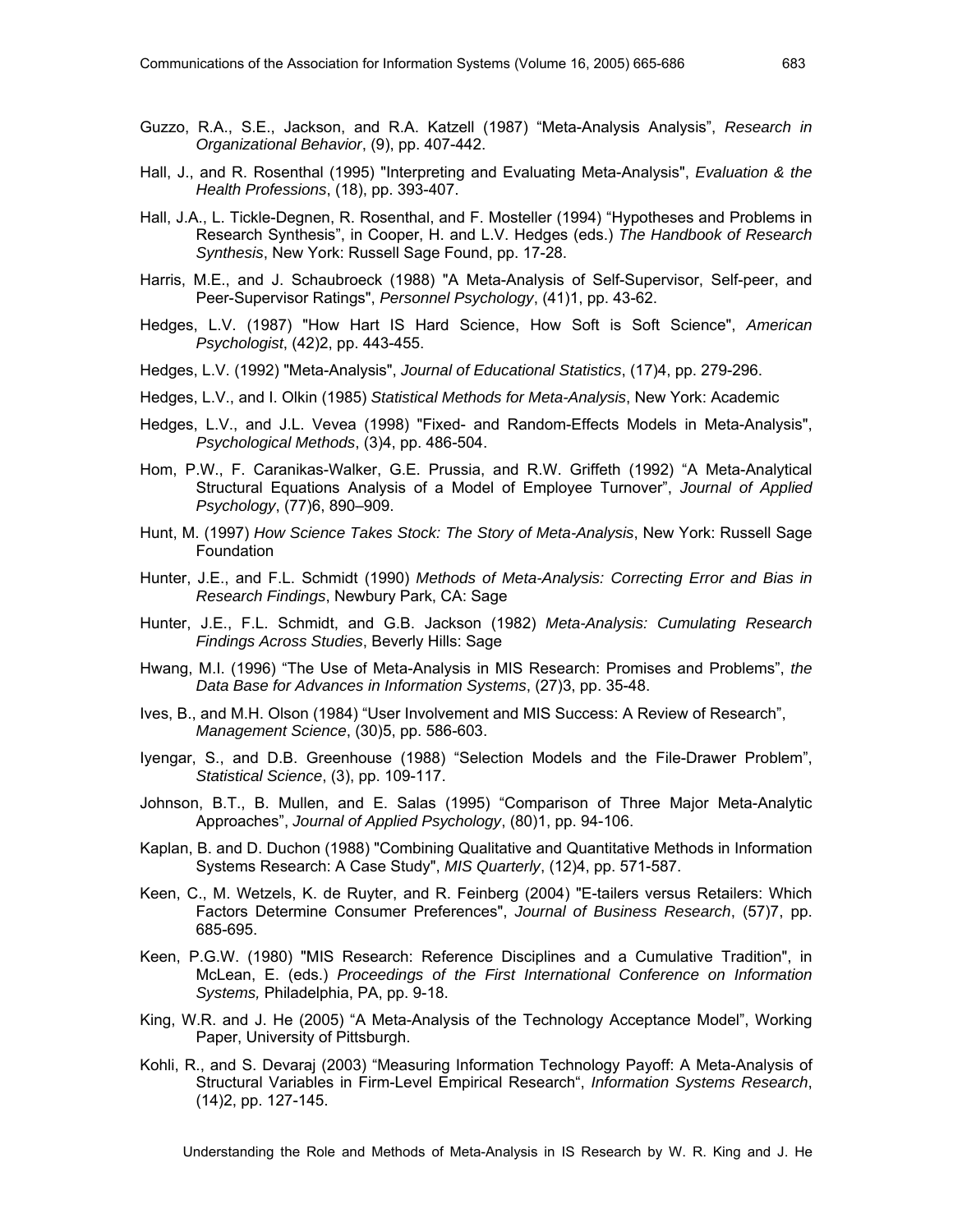- Laitenberger, O., K. El Emam, and T.G. Harbich (2001) "An Internally Replicated Quasi-Experimental Comparison of Checklist and Perspective-Based Reading of Code Documents", *IEEE Transactions on Software Engineering*, (27)5, pp. 387-421.
- Lee, A. S. (1991) "Integrating Positivist and Interpretive Approaches to Organizational Research", *Organization Science,* (2)4, pp. 342-365.
- Legris, P., J. Ingham, and P. Collerette (2003) "Why Do People Use Information Technology? A Critical Review of the Technology Acceptance Model", *Information & Management*, (40)3, pp. 191-204.
- Liaw, S.S. (2002) "Understanding User Perceptions of World-Wide Web Environments", *Journal of Computer Assisted Learning*, (18)2, pp. 137-148.
- Lipsey, M.W., and Wilson, D.B. (2001) *Practical Meta-analysis*, Thousand Oaks, CA: Sage Publications.
- Mahmood, M.A., J.M. Burn, L.A. Gemoets, and C. Jacquez (2000) "Variables Affecting Information Technology End-User Satisfaction: A Meta-Analysis of the Empirical Literature", *International Journal of Human-Computer Studies*, (52)4, pp. 751-771.
- Mahmood, M.A., L. Hall, and D.L. Swanberg (2001) "Factors Affecting Information Technology Usage: A Meta-Analysis of the Empirical Literature", *Journal of Organizational Computing and Electronic Commerce*, (11)2, pp. 107-130.
- Markus, M.L. (1994) "Electronic Mail as the Medium of Managerial Choice", *Organization Science*, (5)4, pp. 502-527.
- Matt, G.E., and T.D. Cook (1994) "Threats to the Validity of Research Synthesis", in Cooper, H. and L.V. Hedges (eds.) *The Handbook of Research Synthesis*, New York: Russell Sage Found, pp. 503-520.
- Mingers, J. "Combining IS Research Methods: Towards a Pluralist Methodology", *Information Systems Research*, (12)3, pp. 240-259.
- Olson, J.R., and K.K. Boyer (2003) "Factors Influencing the Utilization of Internet Purchasing in Small Organizations", *Journal of Operations Management*, (21)2, pp. 225-245.
- Ostroff, C., and D.A. Harrison (1999) "Meta-Analysis, Level of Analysis, and Best Estimates of Population Correlations: Cautions for Interpreting Metaanalytic Results in Organizational Behavior", *Journal of Applied Psychology*, (84)2, pp. 260–270.
- Palvia, P., E. Mao, A.F. Salam, and K.S. Soliman (2003) "Management Information Systems Research: What's There in a Methodology", *Communications of the Association for Information Systems*, (11), pp. 289-308.
- Palvia, P., E. Mao, V. Midha, P. Pinjani, and A.F. Salam (2004) "Research Methodologies in MIS: An Update", *Communications of the Association for Information Systems*, (14), pp. 526- 542.
- Pearson, K. (1904) "Report on Certain Enteric Fever Inoculation Statistics", *British Medical Journal*, (2), pp. 1243-1246.
- Pfahl, D., O. laitenberger, G. Ruhe, J. Dorsch, and T. Krivobokova (2004) "Evaluating the Learning Effectiveness of Using Simulations in Software Project Management Education: Results from a Twice Replicated Experiment", *Information and Software Technology*, (46)2, pp. 127-147.
- Pickard, L. M., B.A. Kitchenham, and P.W. Jones (1998) "Combining Empirical Results in Software Engineering", *Information & Software Technology*, (40)14, pp. 811-821.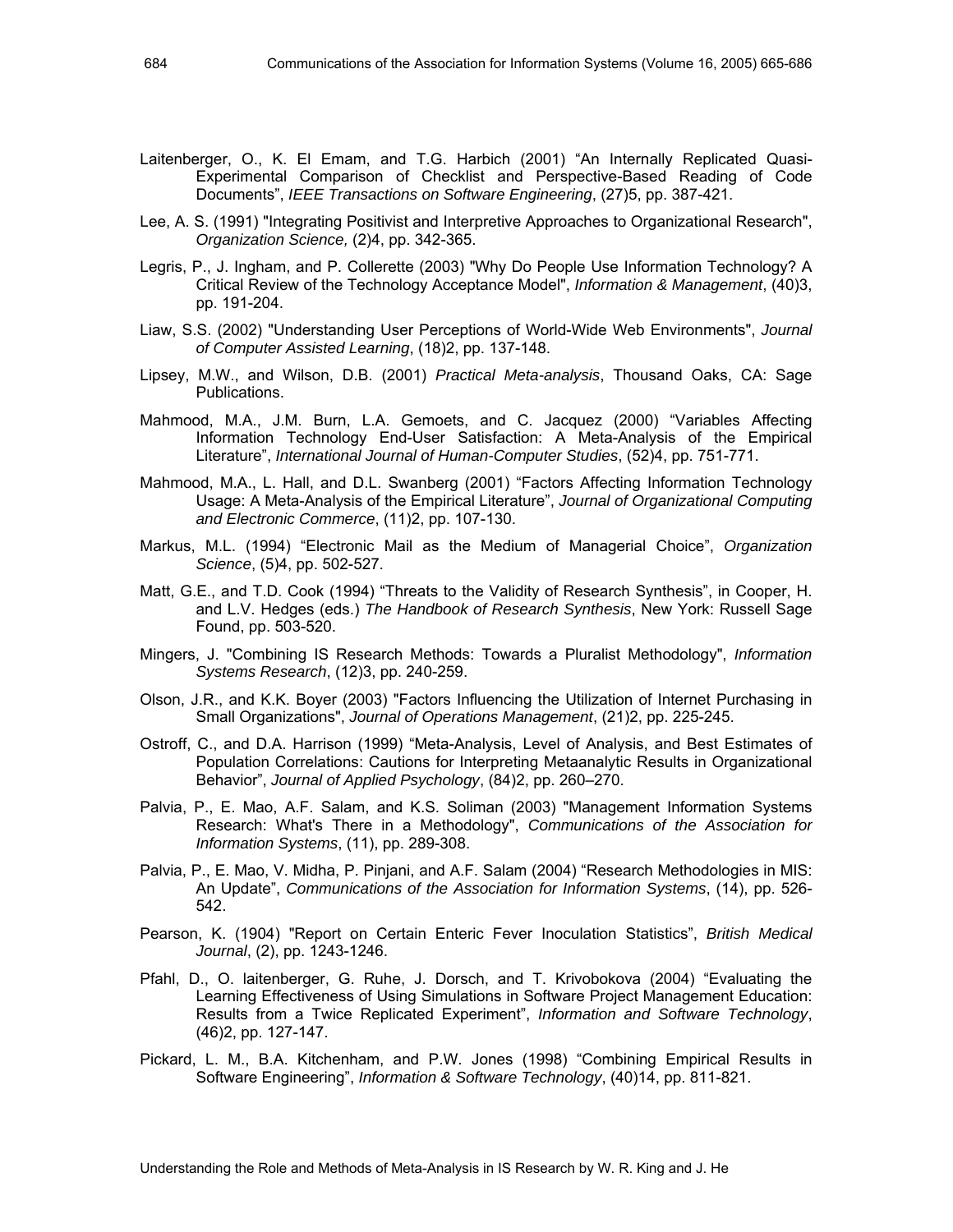- Roach, S. (1987) America's Technology Dilemma: A Profile of the Information Economy. Special economic study, Morgan Stanley, New York.
- Rosenthal, R. (1978) "Combining Results of Independent Studies", *Psychological Bulletin*, (85), pp. 185-193.
- Rosenthal, R. (1979) "The File Drawer Problem and Tolerance for Null Results", *Psychological Bulletin*, (86), pp. 638-641.
- Rosenthal, R. (1991) *Meta-analytic Procedures for Social Research*, *revised edition*, Beverly Hills, CA: Sage
- Rosenthal, R., and M.R. DiMatteo (2001) "Meta-Analysis: Recent Developments in Quantitative Methods for Literature Reviews", *Annual Review of Psychology*, (52)1, pp. 59-82.
- Rumrill, P.D. Jr., and S.M. Fitzgerald (2001) "Using Narrative Literature Reviews To Build A Scientific Knowledge Base", *Work*, (16)2, pp. 165-170.
- Selim, H.M. (2003) "An Empirical Investigation of Student Acceptance of Course Websites", *Computers & Education*, (40)4, pp. 343-360.
- Sharma, R., and P. Yetton (2003) "The Contingent Effects of Managemetn Support and Task Interdependence on Successful Information Systems Implementation", *MIS Quarterly*, (27)4, pp. 533-555.
- Strassmann, Paul A. 1985. *Information Payoff: The Transformation of Work in the Electronic Age*. Collier Macmillan, New York, London: Free Press.
- Vessey, I., V. Ramesh, and R.L. Glass (2002) "Research in Information Systems: An Empirical Study of Diversity in the Discipline and Its Journals", *Journal of Management Information Systems*, (19)2, pp. 129-174.
- Wolf, F.M. (1986) *Meta-analysis: Quantitative Methods for Research Synthesis*. Beverly Hills, CA: Sage

#### **APPENDIX I. VOTE COUNTING TECHNIQUES**

Combining the p-values for the case with very small sample sizes can be performed either with the Fisher procedure, i.e. testing the statistic

$$
P = -2\sum_{i=1}^{k} \ln(p_i)
$$

which under H<sub>0</sub>, corresponding to  $p_i$ ; is  $\chi^2$ -distributed with 2*k* degrees of freedom, or via calculating the p-value out of Stouffer's Z statistic:

$$
Z = \frac{1}{\sqrt{k}} \sum_{i=1}^{k} (Z_i)
$$

#### **ABOUT THE AUTHORS**

**William R. King** is University Professor in the Katz Graduate School of Business at the University of Pittsburgh. He is the author of more than 300 papers and 15 books in Information Systems, Management Science, and Strategic Planning. He was the Founding President of the Association for Information Systems, President of TIMS (now INFORMS) and Editor-in-Chief of the MIS Quarterly. He is a fellow of both AIS and INFORMS.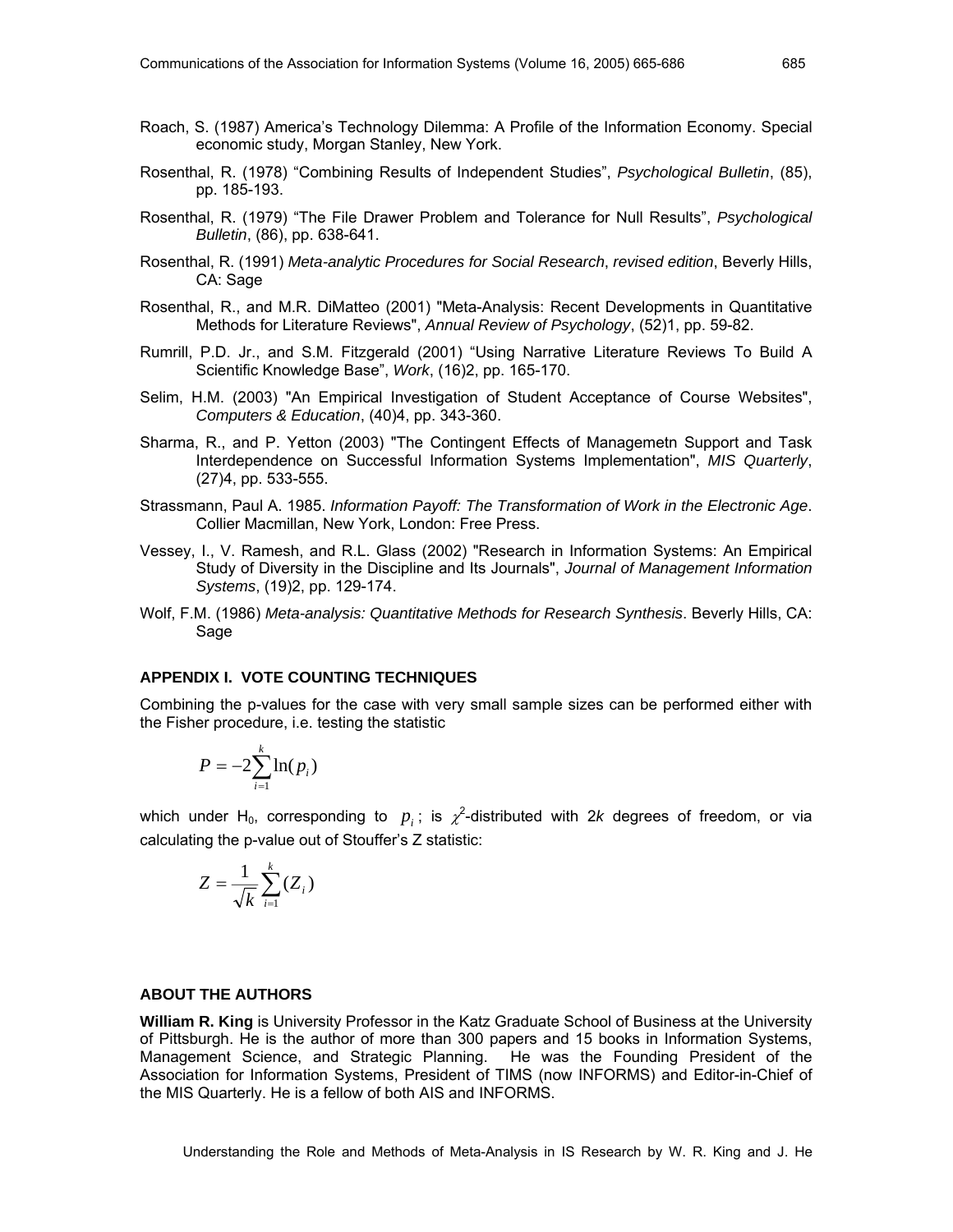**Jun He** is a PhD Student in MIS at the Katz Graduate School of Business at the University of Pittsburgh. He presented papers at meetings of the Association for Computing Machinery (ACM) and the Americas' Conference on Information Systems (AMCIS) and also participated in the Doctoral Consortium at AMCIS.

Copyright © 2005 by the Association for Information Systems. Permission to make digital or hard copies of all or part of this work for personal or classroom use is granted without fee provided that copies are not made or distributed for profit or commercial advantage and that copies bear this notice and full citation on the first page. Copyright for components of this work owned by others than the Association for Information Systems must be honored. Abstracting with credit is permitted. To copy otherwise, to republish, to post on servers, or to redistribute to lists requires prior specific permission and/or fee. Request permission to publish from: AIS Administrative Office, P.O. Box 2712 Atlanta, GA, 30301-2712 Attn: Reprints or via e-mail from ais@aisnet.org.